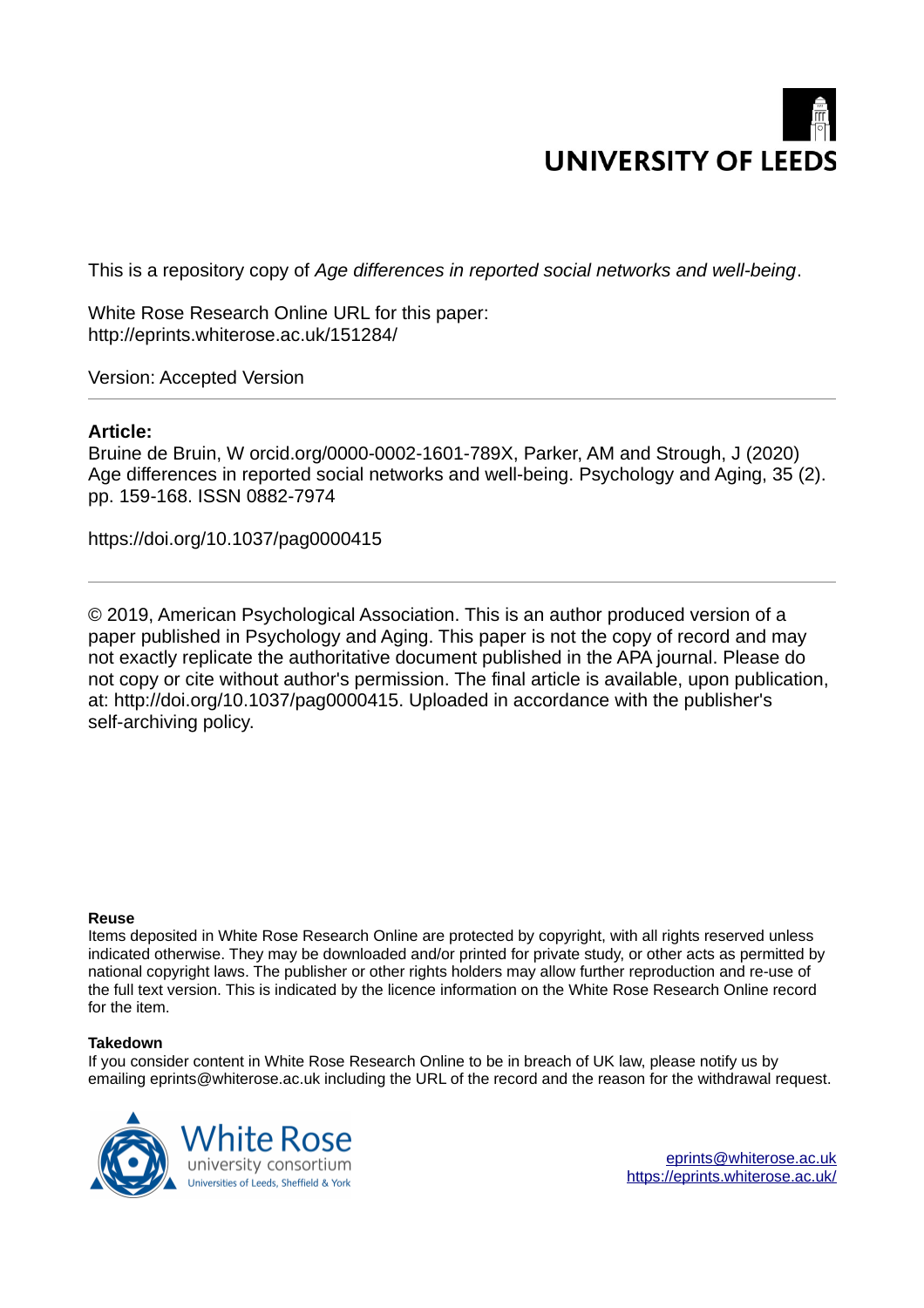#### **Age differences in reported social networks and well-being**

Paper accepted for publication in Psychology and Aging

Wändi Bruine de Bruin

University of Leeds and Carnegie Mellon University

Andrew M. Parker

RAND Corporation

JoNell Strough

West Virginia University

Author note: Wändi Bruine de Bruin, Centre for Decision Research, University of Leeds, and Department of Engineering and Public Policy, Carnegie Mellon University; Andrew M. Parker, Pittsburgh Office, RAND Corporation; JoNell Strough, Department of Psychology, West Virginia University.

Data collection and AP were supported by the U.S. National Cancer Institute (R21CA157571), and the U.S. National Institute of Allergies and Infectious Diseases (R01AI118705). WBB was additionally supported by the Swedish Foundation for the Humanities and Social Sciences (Riksbanken Jubileumsfond) Program on Science and Proven Experience and the National Institute on Aging (P30AG024962). These funders had no role in study design, data collection, data analysis and interpretation, writing the report, or the decision to submit the report for publication. No financial disclosures were reported by the authors of this paper. We thank Tania Gutsche for encouraging us to write this paper, and David Grant and Julie Newell for their assistance in regard to RAND's American Life Panel.

Please address correspondence to Wändi Bruine de Bruin, Centre for Decision Research, Leeds University Business School, Maurice Keyworth Building, University of Leeds, Leeds LS2 9JT, United Kingdom. E-mail: w.bruinedebruin@leeds.ac.uk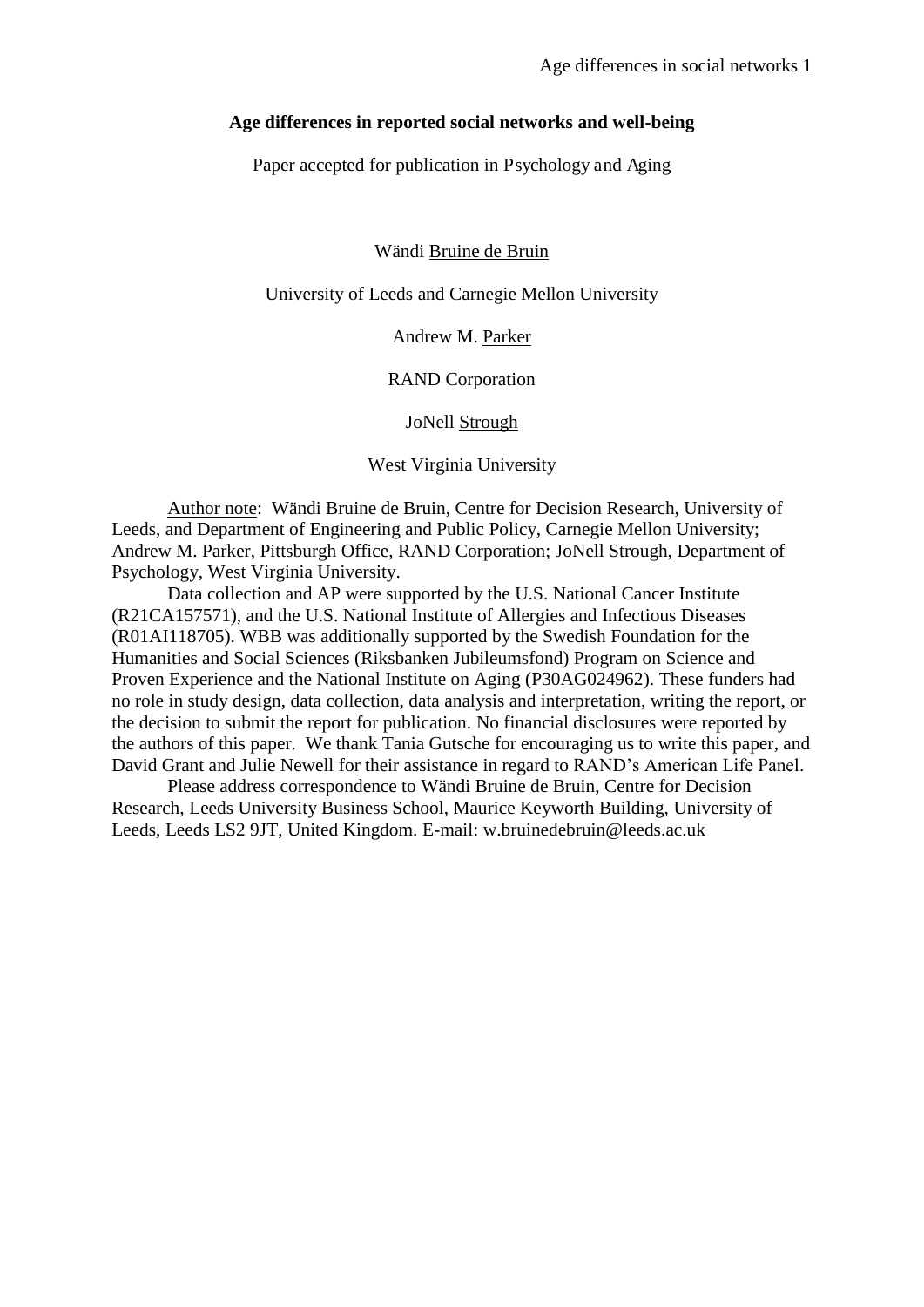#### ABSTRACT

Social networks can consist of close friends, family members, neighbors, as well as peripheral others. Studies of social networks and associations with well-being have mostly focused on age-restricted samples of older adults or specific geographic areas, thus limiting their generalizability. We analyzed two online surveys conducted with RAND's American Life Panel, a national adult life span sample recruited through multiple probability-based approaches. In Survey 1, 534 participants assessed the sizes of their social networks, including the number of close friends, family members, neighbors, and peripheral others. Of those, 298 rated their social satisfaction and well-being on Survey 2. Older participants reported smaller social networks, largely due to reporting fewer peripheral others. Yet, older age was associated with better well-being. Although the reported number of close friends was unrelated to age, it was the main driver of well-being across the life span – even after accounting for the number of family members, neighbors, and peripheral others. However, well-being was more strongly related to social satisfaction than to the reported number of close friends -- suggesting that it is the perception of relationship quality rather than the perception of relationship quantity that is relevant to reporting better well-being. We discuss implications for social network interventions that aim to promote well-being. Keywords: Life span, social network size, friendship, social satisfaction, well-being.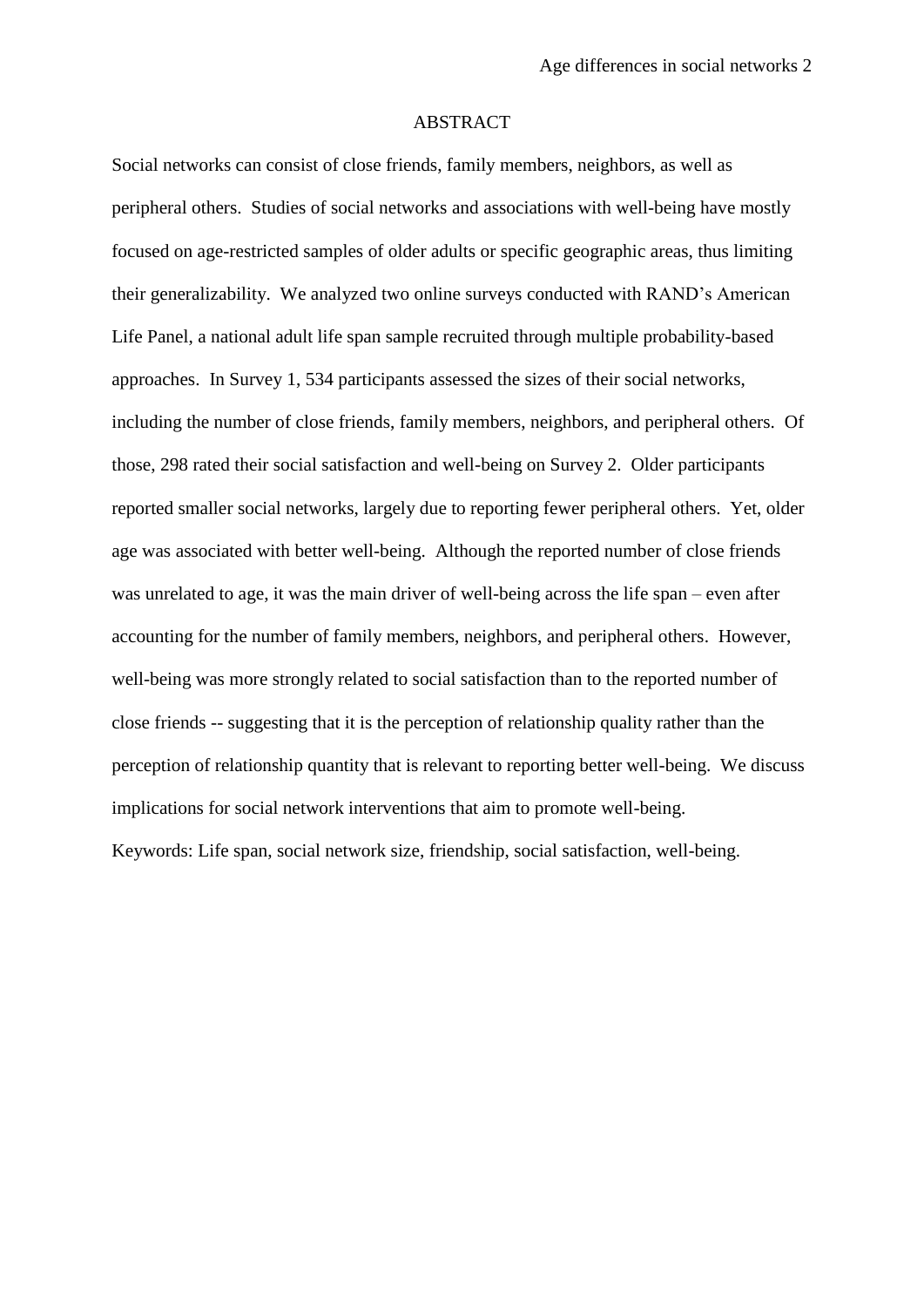#### **Age differences in reported social networks and well-being**

Social networks can consist of different types of social contacts, including close friends, family members, neighbors, as well as peripheral others (Wrzus, Hänel, Wagner, & Neyer, 2013). The Convoy Model posits that older individuals will be followed by fewer fellow travelers on the road of life (Antonucci, Ajrouch, & Birditt, 2013). While the core of close contacts may remain stable with age, the number of superficial contacts in the periphery of the convoy are expected to decrease as a result of personal and situational factors, including health and income (Antonucci et al., 2013). Socio-emotional Selectivity Theory (Carstensen, 2006) has been incorporated into the Convoy Model (Antonucci et al., 2013), and posits that older adults may deliberately limit their social relationships to emotionally close social partners so as to benefit their well-being. Thus, this combined conceptual framework predicts that overall social network size will decrease with age, without reducing emotionally close relationships that are relevant to well-being. Here, we present secondary analyses of data collected with a national adult life span sample, to examine age differences in reported social network size, including the number of close friends, as well as associations with social satisfaction and well-being across the life span – while accounting for age differences in health, income, and other demographic factors. We first review the existing literature on these topics.

## Age differences in social network size

A 2012 review of 277 studies of social network size found that, across longitudinal and cross-sectional designs, reported social network sizes decreased linearly with increasing adult age (Wrzus, et al., 2013). Most of the reviewed studies were carried out among older adults (over age 60) or younger adults (under age 45) rather than among middle-aged adults (aged 45-60), with studies of younger adults having relatively small sample sizes (Wrzus et al., 2013). Initial studies that did recruit large national samples tended to focus on age-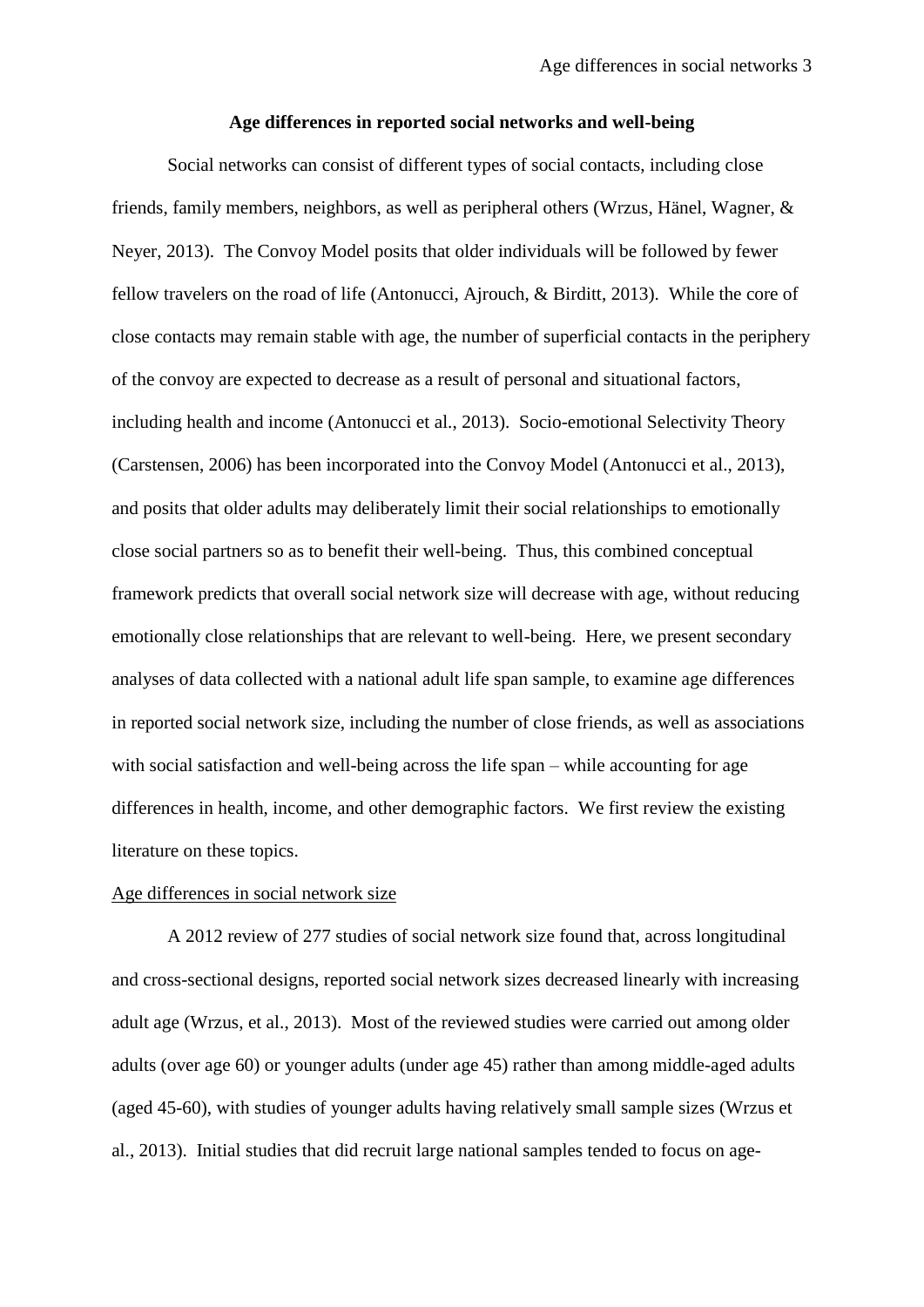restricted samples of older adults aged 50<sup>+</sup>, and showed limited or no age differences in social network sizes (Antonucci & Akiyama, 1987; van Tilburg, 1998). The one national adult life span study on age differences in social network size that we did uncover is from 30 years ago (Morgan, 1988), which pre-dates online social networking sites. It found that reported social network size was negatively associated with older adult age, independent of potential age differences in health, income, and demographic factors (Morgan, 1988). This general pattern supports predictions from the Convoy Model (Antonucci et al., 2013) and Socio-emotional Selectivity Theory (Carstensen, 2006). However, the study could not provide insights about whether more emotionally close relationships were maintained with age, due to lacking the relevant measures.

More recent studies about age differences in online rather than offline social networks did provide such insights (Chang, Choi, Bazarova, & Löckenhoff, 2015; Yu, Ellison, & Lampe, 2018). Older adult age was associated with reporting fewer Facebook friends (Chang et al., 2015) even when considering only an age-restricted sample of Facebook users age 50 and older (Yu, Ellison, & Lampe, 2018). These findings held when accounting for health, income and demographics (Chang et al., 2015; Yu et al., 2018), thus again suggesting that age differences in these factors may not account for older adults' smaller social networks. Perhaps more importantly, these studies were able to observe that older adult age was associated with reporting a greater proportion of 'actual friends' among Facebook friends (Chang et al., 2015; Yu et al., 2018), with 'actual friends' reflecting individuals with whom the user had a relatively stronger and offline connection (Ellison et al., 2011).

# The importance of close friends for social satisfaction and well-being

Generally, it has been found that well-being is at least as good or better for older adults relative to younger adults (Carstensen et al., 2011; Carstensen, Pasupathi, Mayr, &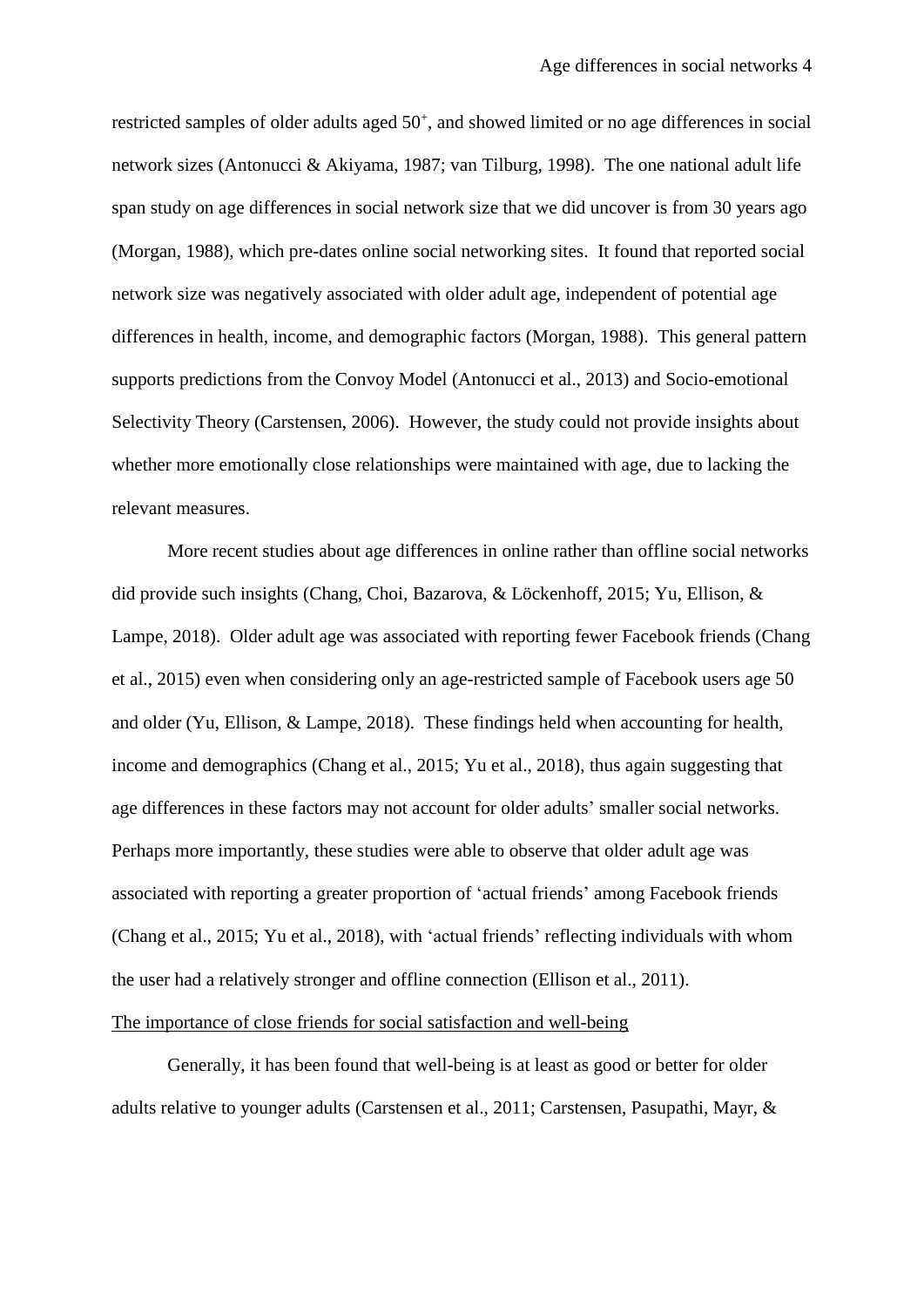Nesselroade, 2000; Charles, Reynolds, & Gatz, 2001; Kessler & Staudinger, 2009). Thus, age-related declines in social network size do not appear to undermine well-being in later life.

The conceptual framework provided by the Convoy Model (Antonucci et al., 2013) and Socio-emotional Selectivity Theory (Carstensen, 2006) posits that older adults' have smaller but more emotionally meaningful social networks. Most evidence for these predictions comes from studies with age-restricted samples of older adults. For example, an early study of Berlin residents aged 70+ found that feelings of social satisfaction (a component of overall life satisfaction; Pavot & Diener, 2008) showed stronger correlations to reporting a greater absolute number of emotionally close contacts than to overall social network size (Lang & Carstensen, 1994). Life satisfaction was also more strongly associated with the reported number of friendship ties than with the reported number of family relationships, in a study of the local community networks of Iowans aged 50-98 (Goudy & Goudeau, 1982). Among US residents aged 65 and older, friendship-centered social networks were associated with better well-being than family-centered social networks (Litwin & Shiovitz-Ezra, 2011). Similar findings were reported for Israelis aged 60 and older, such that individuals with neighbor-centered networks fell in between individuals with friendshipcentered or family-centered networks in terms of their reported morale (Litwin, 2001).

Two studies did examine age differences in social network size and associations with well-being across the adult life span, but used otherwise restricted samples. In the first study, participants were only recruited from communities in the San Francisco Bay area (Fung, Carstensen & Lang, 2001). Social network size was found to be greatest in young adulthood, with older adults reporting lower absolute numbers of peripheral others -- but the reported absolute number of close social partners was similar across age groups (Fung et al., 2001). Yet, reporting a greater percentage of close social partners in the social network was related to lower levels of reported happiness in younger adults, and unrelated to reported happiness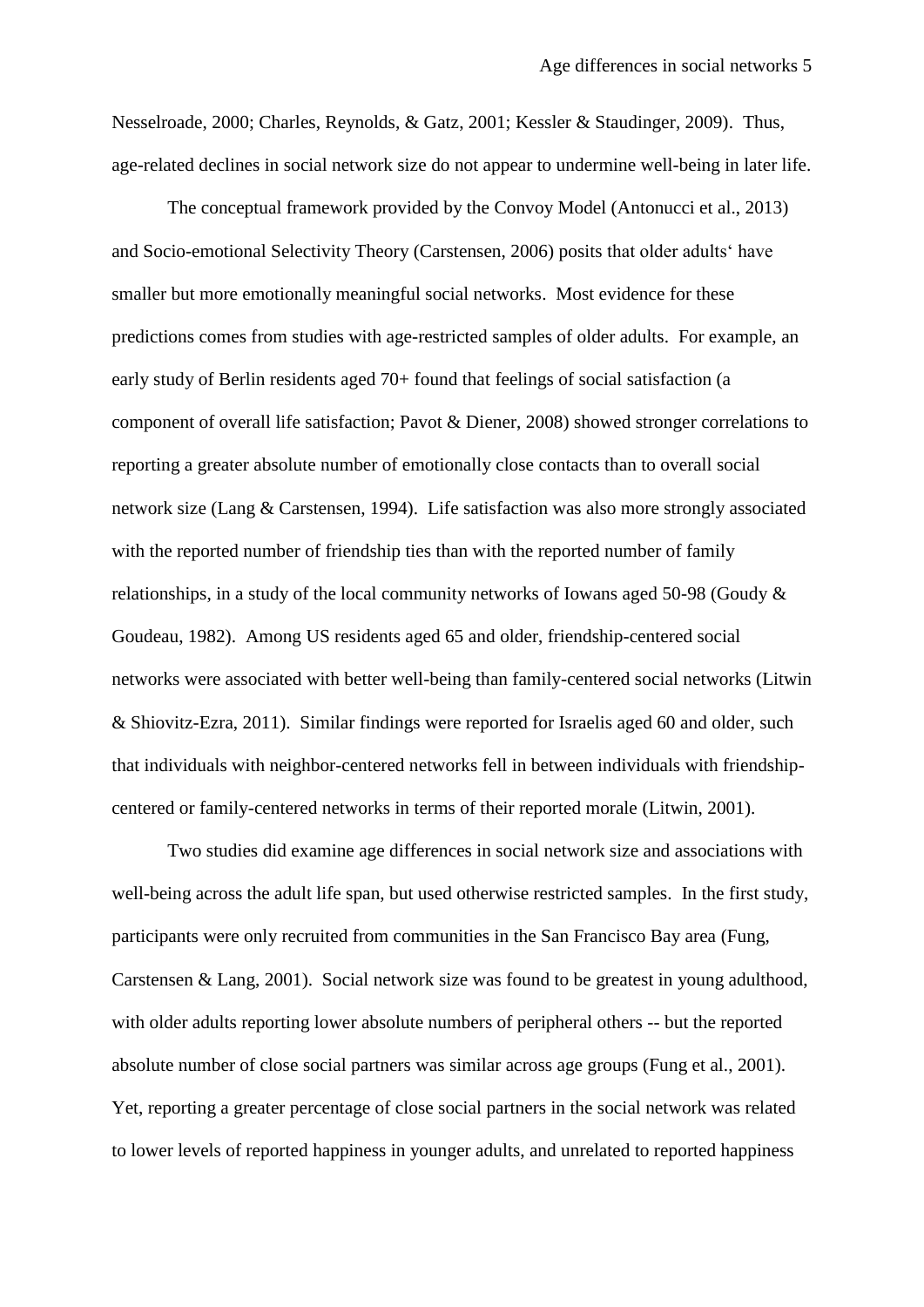in older adults (Fung et al., 2001). In a more recent follow-up study with the same sample, longitudinal analyses also found that older age was associated with smaller overall social network size, and unrelated to the reported absolute number of social contacts in the inner circle (English & Carstensen, 2014). In an additional cross-sectional analysis, older age was associated with reporting less negative emotion and more positive emotion about social relationships, as well as reporting greater well-being – but the number of close relationships played no role, and there were no age differences in the contribution of close relationships to well-being (English & Carstensen, 2014).

However, residents of San Franscisco county and California are not necessarily representative of the US population, due to having much higher median household income (\$96k and \$67k respectively vs \$57k in US) and much more population per square mile (17,179 and 239.1 respectively, vs. 87.4 in US) (United States Census Bureau, 2019). In addition to better access to public transportation, these factors may contribute to why older San Fransciscoans are able to meet up with their friends more often than older adults in, for example, San Antonio, Texas (Carp, 1980, 1988).

The second study that examined age differences in social network size and well-being focused specifically on the online social networks of US Facebook users (Chang et al., 2015). Those who were older (vs. younger) reported having a smaller absolute number of 'actual friends' and overall friends on Facebook, as well as a greater proportion of 'actual friends' among their Facebook friends (Chang et al., 2015). Of these social network measures, only the proportion of 'actual friends' among Facebook friends was correlated to better well-being (Chang et al., 2015). This relationship did not vary by age, suggesting that the proportion of 'actual friends' among Facebook friends was important for well-being acros the life span (Chang et al., 2015).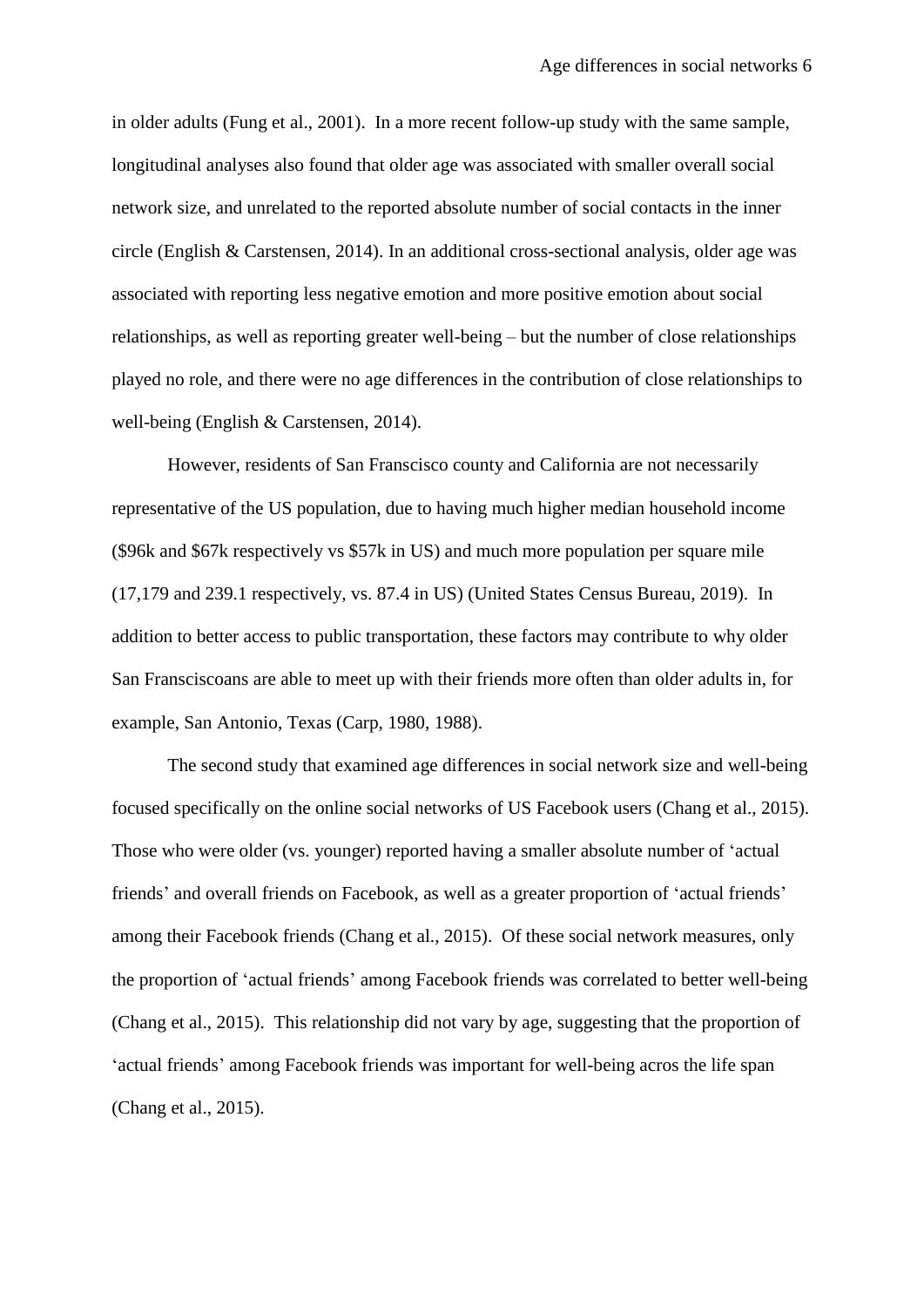Although prior research recruited Facebook users through random digit dialing, one limitation is that Facebook users are not representative of the general population. In 2019, only 46% of adults aged 65<sup>+</sup>reported using Facebook, as compared to 79% of adults aged 18-29 (Pew Research Center, 2019). Moreover, in two studies of older adults, conducted among Georgia residents aged 65<sup>+</sup> (Hutto, Bell, Farmer, Fausset, Nguyen, Harley, & Fain, 2015) and US residents aged 50<sup>+</sup> (Yu et al., 2018), relatively older users of online social networking sites were found to be especially different from same-age non-users, in terms of reporting feelings of greater social connectedness.

Thus, we found no national life span sample that examined both age differences in social network size and composition, as well as its association with social satisfaction and well-being.Such data are needed to test predictions from Convoy Model (Antonucci et al., 2013) and Socio-emotional Selectivity Theory (Carstensen, 2006) about older adults' having smaller social networks of more emotionally close contacts that benefit well-being. The importance of social satisfaction for well-being

Close relationships may promote well-being when they are a source of social satisfaction and social support, but they can also undermine well-being when they are emotionally draining and causing relational stress (Birditt et al., in press; Hartup & Stevens, 1999). A meta-analysis of 286 studies with only older adult samples suggested that, for wellbeing in later life, the perceived quality of social interactions was more important than the reported social network sizes (Pinquart & Sörensen, 2000). Subsequent studies with older adult samples have shown similar patterns. For example, in a sample of Americans aged 57- 85, the perceived quality of social contacts was more important than actual number of social contacts, for promoting feelings of well-being (Cornwell & Waite, 2009). In a national adult life span sample of American adults aged 60 and older, the association between reporting relatively frequent interactions with friends and less depressive symptomatology was reduced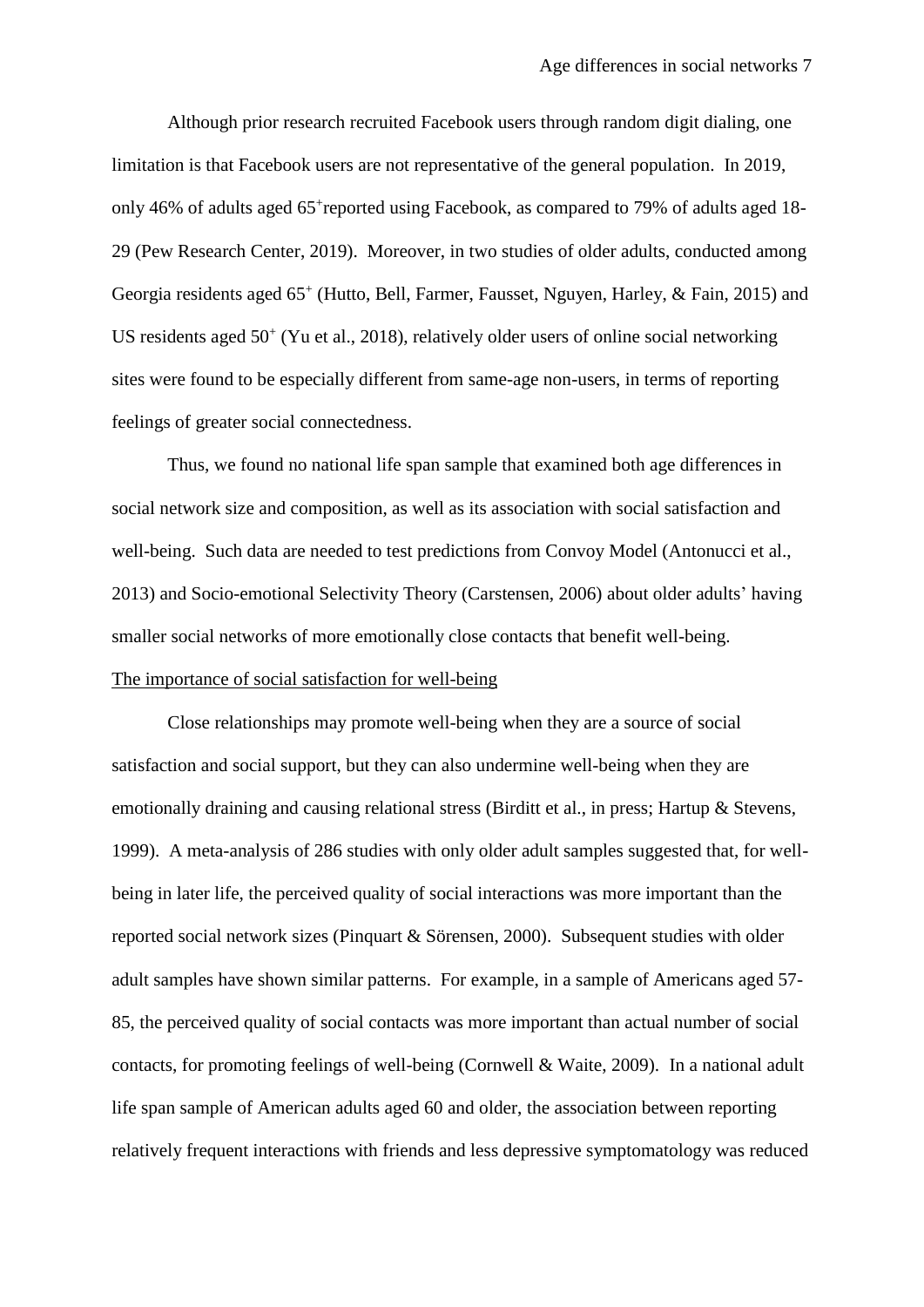after considering the association between perceived quality of social contacts and less depressive symptomatology (Fiori, Antonucci, & Cortina, 2006). Among African-Americans aged 55 or older, perceived aspects of family and friend support networks such as reported closeness and negative interactions were more important than structural aspects of the social network (Nguyen, Chatters, Taylor, & Mouzon, 2016). In a sample of Los Angeles residents aged 60<sup>+</sup>, the number of close social contacts was less strongly associated with depressive symptoms and fatigue than was were their reports of feelings about their social contacts (Cho et al., 2018). In the one study that recruited a life span sample of San Francisco Bay Area residents, also referred to above, older age was associated with reporting more positive and less negative emotions about social networks, which, in turn, predicted well-being while social network size did not (English & Carstensen, 2014). However, none of these studies included a nationally representative life span sample.

# The current study

In a national adult life-span sample, we examined the relationship between age and the size of social networks (including the number of close friends, family members, neighbors, and peripheral contacts from other social groups), as well as the importance of the number of close friends and social satisfaction for well-being across the life span. Our paper adds to the literature reviewed above, which, as noted, has tended to test predictions derived from the Convoy Model (Antonucci et al., 2013) and Socio-emotional Selectivity Theory (Carstensen, 2006) in samples that were age-restricted, geographically restricted, or focused on Facebook users only. The only study on age differences in social network size referred to above that did use a national life-span sample of community-dwelling adults predates online social networking sites and could not test predictions about age differences in close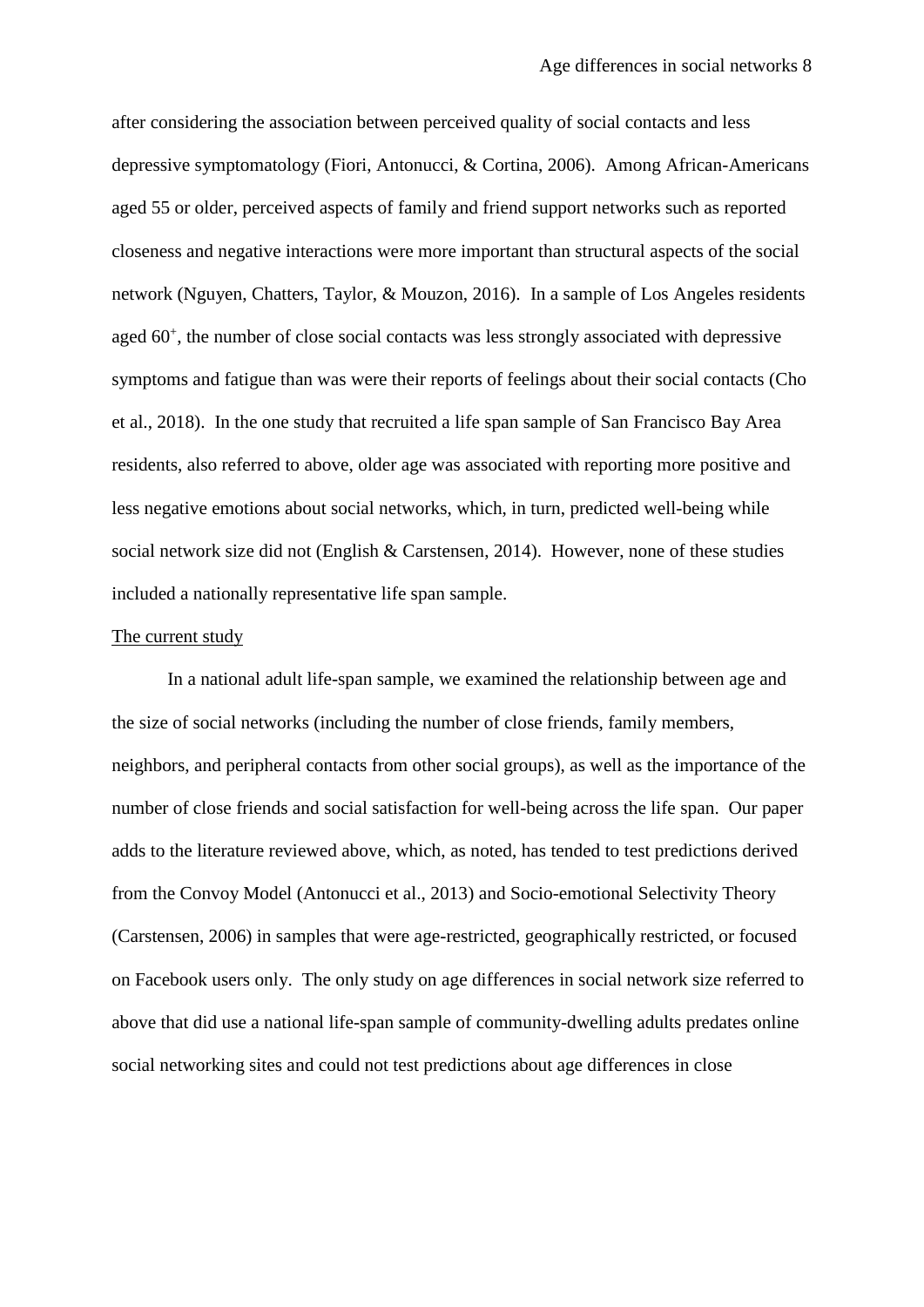relationships or associations with well-being or social satisfaction due to lacking such measures (Morgan, 1988).

Here, we therefore report secondary analyses of national surveys conducted with RAND's American Life Panel in 2011-2013, to test the following hypotheses:

- 1. (a) Reported social network size decreases with age, but (b) the reported number of close friends does not.
- 2. Older age is associated with greater (a) social satisfaction and (b) well-being.
- 3. Reporting more close friends is related to greater (a) social satisfaction and (b) well-being, especially in older age.
- 4. Reported well-being is associated with the number of close friends and social satisfaction, with the latter being a stronger predictor.

#### **METHOD**

Our secondary analysis used data from two online surveys that were independently launched by two separate research teams for different research purposes.<sup>1</sup> We analyzed age differences in social networks assessed in Survey 1 (Hypothesis 1), as well as their relationships to self-reports of social satisfaction and well-being from Survey 2 (Hypothesis 2-4). Table 1 clarifies which measures were collected in each survey.

## Sample

Community-dwelling adults participated in online surveys through RAND's American Life Panel, which constitutes a national adult life-span sample recruited through multiple probability-based approaches such as random digit dialing and address-based sampling (https://alpdata.rand.org/).<sup>2</sup> Interested individuals received equipment and internet access, if needed. Subsets of panel members are invited to participate in regular online surveys for about \$20 per 30 minutes.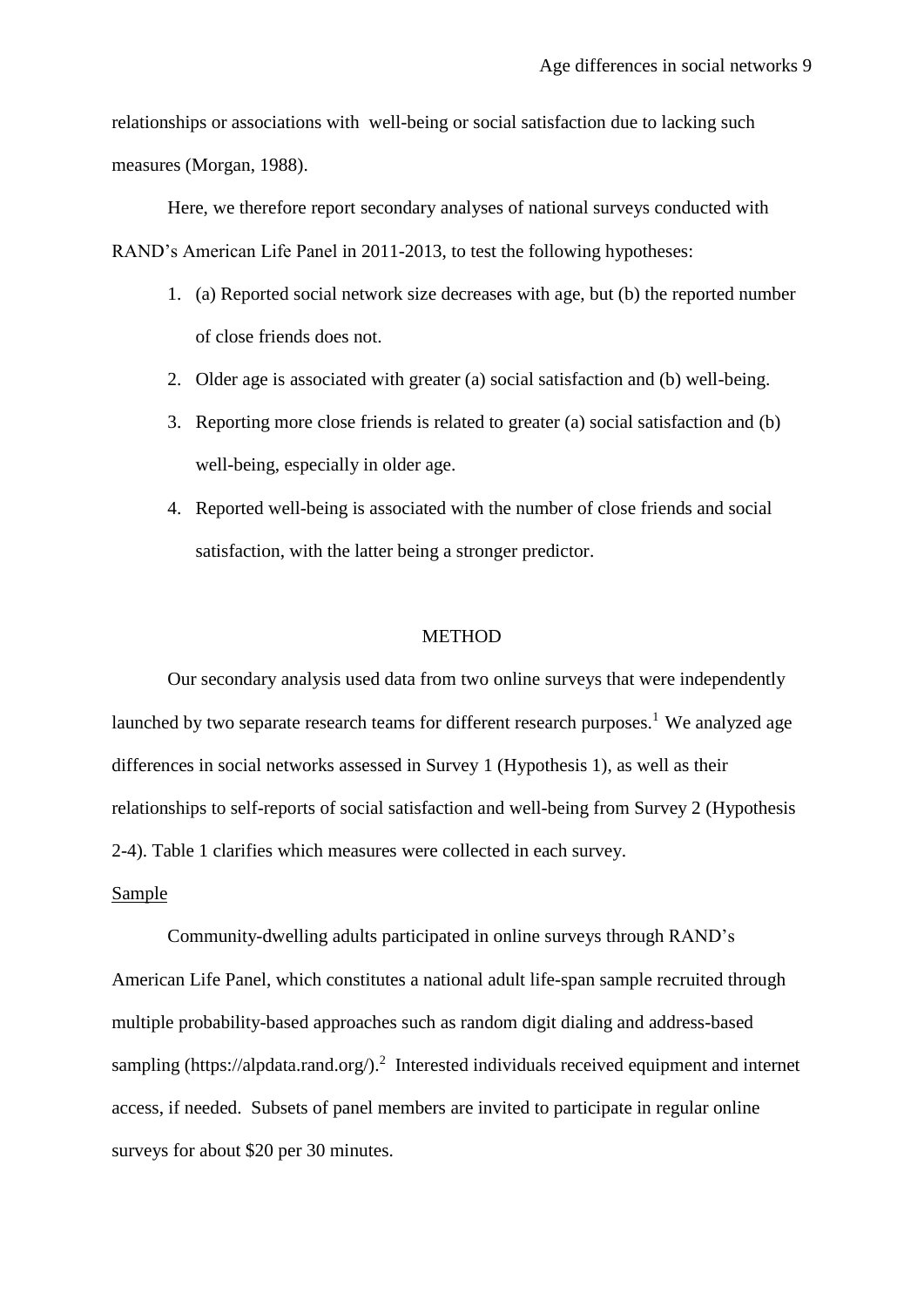Our Survey 1 sample included 496 participants who completed the social network questions in 2011-2013, out of 581  $(85%)$  invited panel members.<sup>3</sup> They were on average 48.35 years old (SD=15.41; MDN=50, range=19-85), and reported a median household income of \$40,000-\$49,999. A total of 54% were women, 64% were married, 43% had a college degree, and 86% were white. By comparison, US Census Bureau statistics (2012a; 2012b) estimated that the American adult population at that time had a median age of 45-49 years old and a median household income of \$35,000-\$49,999, while including 51% women, 53% married individuals, 30% holding a college degree, and 81% whites.

Of the 581 Survey 1 invitees, 298 (51%) were separately invited to participate in the independently launched Survey 2, which included the social satisfaction and well-being questions. Of those 298 overlapping invitees, 287 (96%) ended up completing Survey 2, within 18 days after Survey 1 ( $M=8.95$ , SD $=4.52$ ; range 0-18). Of the 496 participants who completed Survey 1, the 287 who overlapped with the Survey 2 sample did not significantly differ from the 209 who did not, in terms of the social network characteristics they reported on Survey 1 ( $p>0.05$ ). There were also no significant differences between these groups in the percent of women or means of self-rated health  $(p>0.05)$ . However, Survey 1 participants who also completed Survey 2 were significantly older (M=51.40, SD=14.92 vs. M=44.16, SD=15.11; t(494)=-5.31, p<.001), more likely to be married (66% vs. 58%;  $\chi^2(1)=3.97$ , p<.05), more likely to have a college degree  $(51\% \text{ vs. } 32\%; \chi^2(1)=19.04, \text{ p} < .001, \text{ more likely}$ to be white (92% vs.  $77\%$ ;  $\chi^2(1)=17.60$ , p<.001, and less likely to report income below the Survey 1 median of \$40,000-\$49,999 (45% vs. 55%,  $\chi^2(1)=4.46$ , p<.001) than Survey 1 participants who did not complete Survey 2. These demographic variables were taken into account in the reported analyses.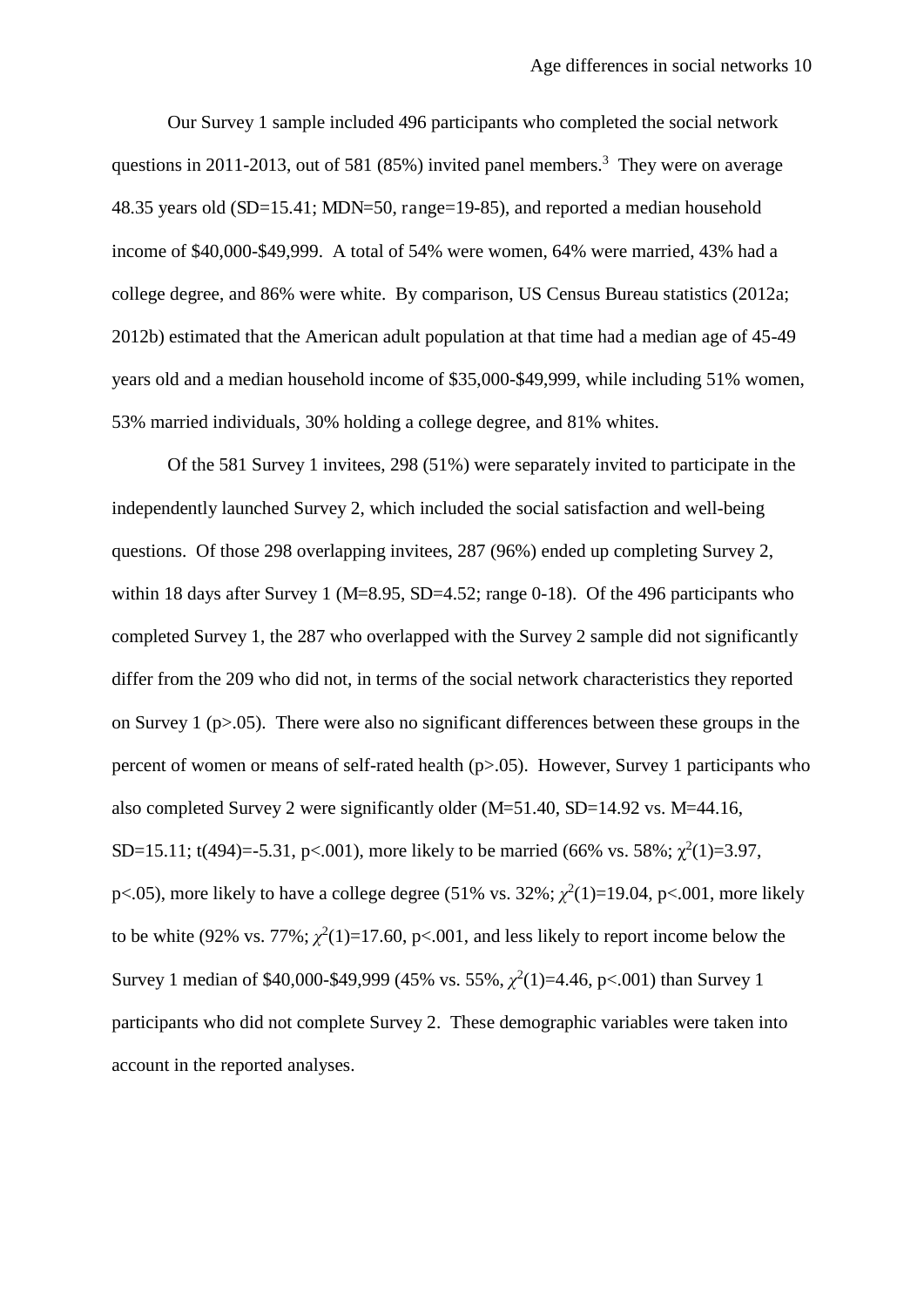# Procedure

Questions about social networks were asked on Survey 1, and questions about social satisfaction and well-being were asked on Survey 2 (Table 1). As noted, all data were collected between September 2011 and February 2013, with participants completing Survey 2 within 18 days after Survey 1 (M=8.95, SD=4.52; range 0-18). Full surveys and datasets are available from the American Life Panel (surveys 216 and 219; https://alpdata.rand.org/). RAND's Human Subjects Protection Committee approved both surveys. Informed consent was obtained from all participants.

Social networks. Following the validated numerical estimation procedure for social network size (McCarty, Killworth, Bernard, Johnsen, & Shelley, 2001; Sudman, 1985), participants assessed the number of people from different social groups they had "regular contact with in the past six months" including "face-to-face, by phone or mail, or on the internet." The social groups included close friends, family, and neighbors, which have been focal in previous research on social networks (Wrzus et al., 2013). The social groups additionally included co-workers, school or childhood relations, people who provide a service, and others, which, for the purpose of our analyses, were combined into one group representing "peripheral others." We also computed the overall social network size, by taking the total number across all groups. Because these variables had high skewness and kurtosis, we applied log-transformations, which did not affect our main conclusions.<sup>4</sup> We used these log-transformed variables in all statistical analyses, except for when graphically presenting age differences in social network size (Figure 1).

Social satisfaction. Participants answered the question "How satisfied are you with your social contacts and family life?" Responses were provided on a scale ranging from 1=very satisfied to 5=very dissatisfied, which we reverse-coded so that higher ratings reflected higher social satisfaction.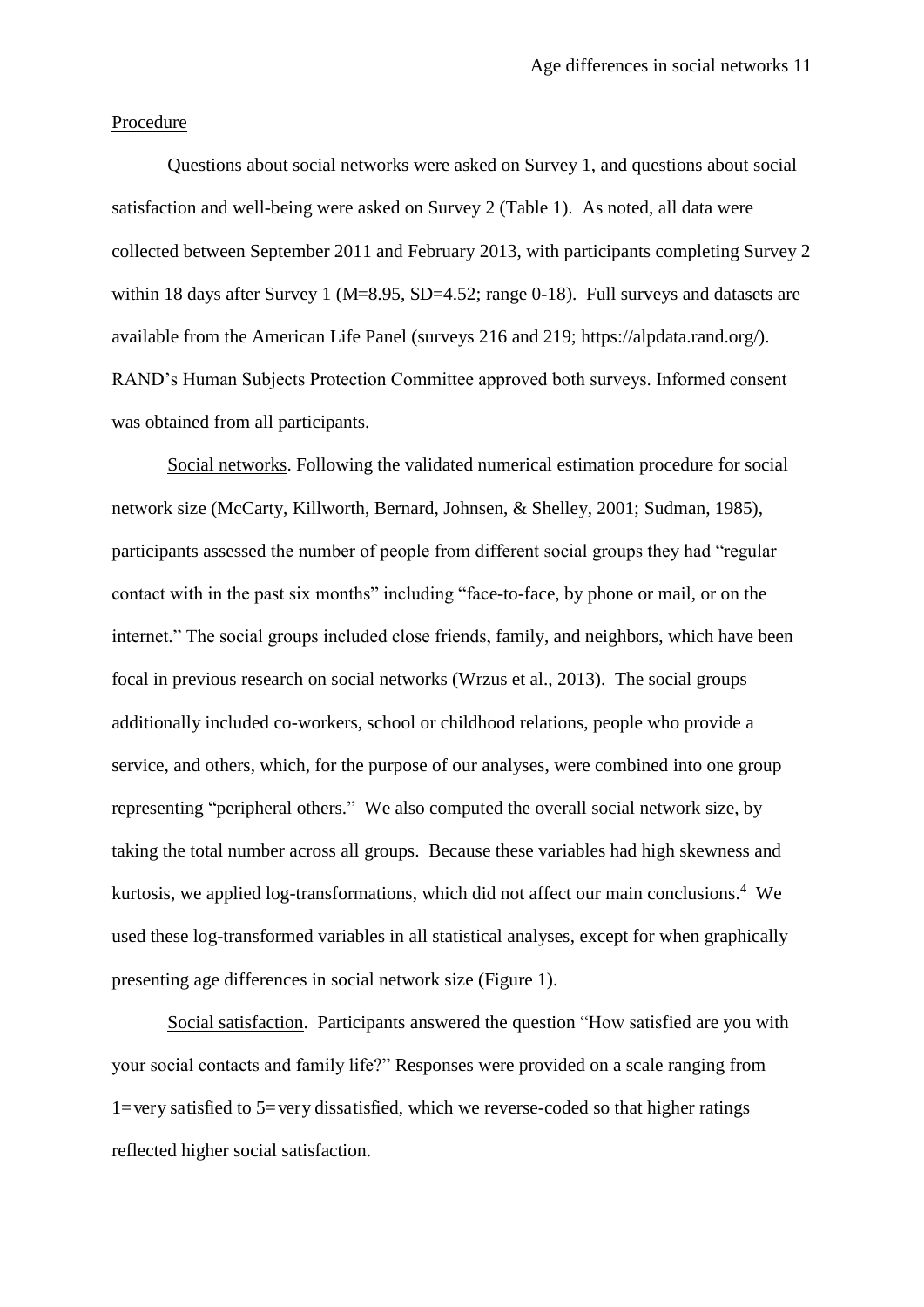Well-being. Participants indicated how they felt over the past 30 days, in terms of being nervous, feeling calm and peaceful, having a lot of energy, feeling downhearted and blue, feeling worn out, feeling happy, and feeling tired (Ware & Sherbourne, 1992). Responses were provided on a scale ranging from  $1=$ all the time to  $5=$ none of the time, and were scored so that higher ratings reflected better well-being. Cronbach's alpha was sufficient to warrant the computation of an average score of well-being  $(a=0.89)$ .

Age and demographic control variables. On a quarterly basis, members of the American Life Panel report on their age and other standard demographic variables, including their gender, marital status, educational attainment, ethnicity, and family income (Pollard & Baird, 2017). We also included self-rated health (1=very bad to 5=very good), which, like the other demographic variables, was reported in the three months before Survey 1.<sup>5</sup> Selfrated health has been associated with actual health assessments and self-reported diagnoses of life-threatening diseases (Doiron, Fiebig, & Johar, 2015; Wennberg et al., 2013; Wu et al., 2013). These demographic control variables, including self-rated health, have been included in previous research on age differences in social networks (e.g., Chang et al., 2015; Lang & Carstensen, 1994; Morgan, 1988).

# RESULTS

#### Age differences in social network size, number of close friends, and other social contacts.

To examine age differences in reported social network size (Hypothesis 1a), we computed linear regressions that predicted reported social network size from age (see Table S2 for associated Pearson correlations). As in previous research, we took into account demographic variables for gender, marital status, educational attainment, ethnicity, and family income, as well as self-rated health (e.g., Chang et al., 2015; Lang & Carstensen, 1994; Morgan, 1988). Age was treated as a continuous variable in all reported analyses, except for display purposes (Figure 1). As expected, older age was associated with smaller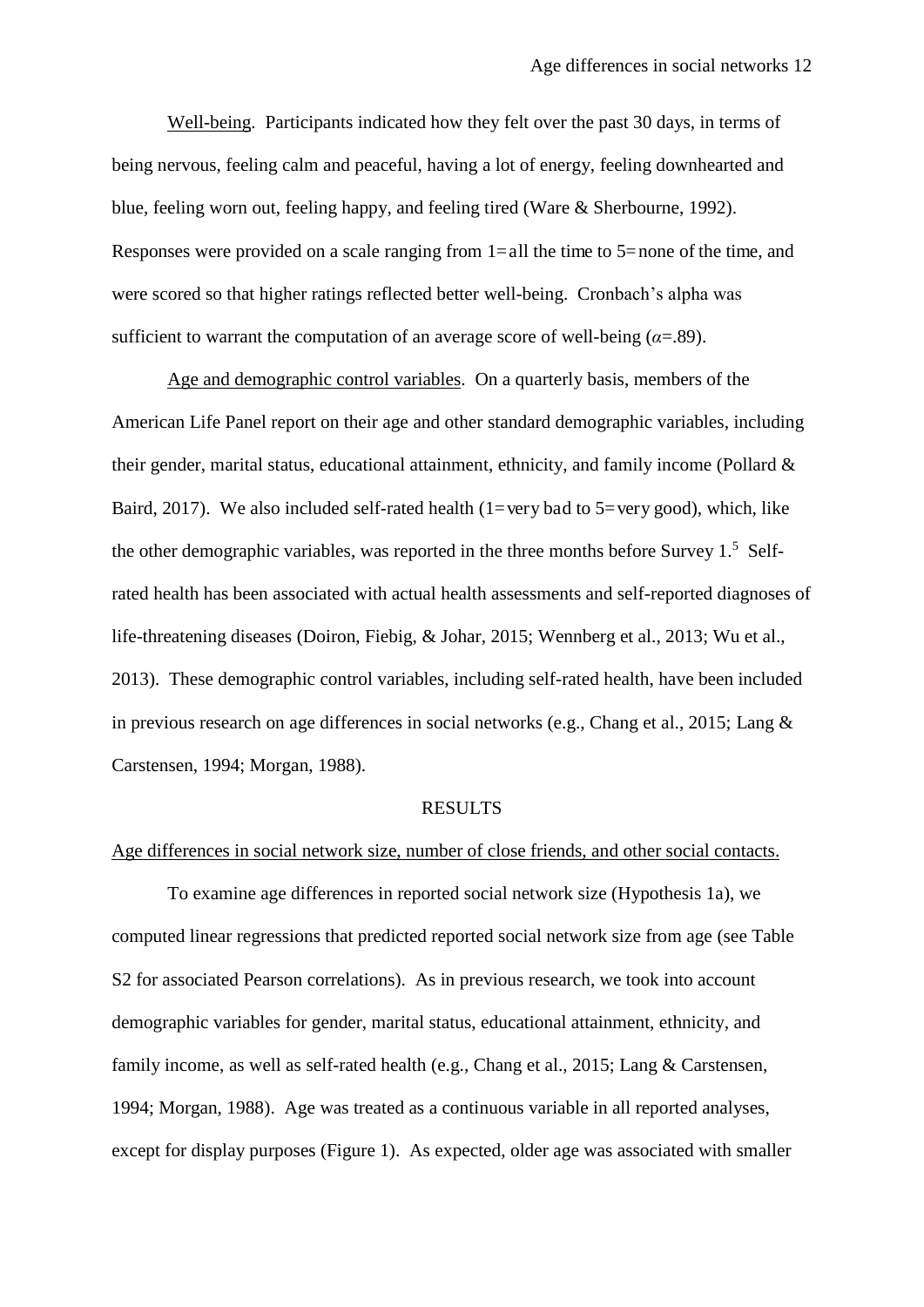social networks, despite taking into account other demographic variables (Model 1, Table 2). Visual inspection of Figure 1 suggests that the largest difference in average number of reported social contacts was seen between participants below age 30 and participants who were older, and appeared to be mainly driven by age differences in the reported number of peripheral others.

To examine age differences in the reported number of close friends (Hypothesis 1b), we computed a linear regression that predicted the reported number of close friends from age, both before and after taking into account the number of family members, neighbors, and peripheral others in the rest of the social network, while controlling for the same demographic variables. As expected, the reported number of close friends was unrelated to age, both before and after accounting for the sizes of the other groups in the rest of the social network (Model 2A vs. Model 3A, Table 2).

Linear regressions predicting the reported number of members in the other social groups revealed significant age-related declines in the reported number of family members and peripheral others in participants' social networks – despite an age-related increase in the reported number of neighbors (Model 2B-D, Table 2). Each of these findings held after taking into account the sizes of other groups in the social network (Model 3B-D, Table 2). Age differences in social satisfaction and well-being.

To examine age differences in social satisfaction (Hypothesis 2a) and well-being (Hypothesis 2b), we computed linear regressions that predicted each variable from age (see Table S2 for associated Pearson correlations). All models controlled for demographic characteristics. We found that older age was significantly associated with greater reported well-being (Model 2A, Table 3), but unrelated to reported social satisfaction (Model 1A, Table 3). Yet, the measures of social satisfaction and well-being were highly correlated  $(r=.48, p<.001;$  Table S2).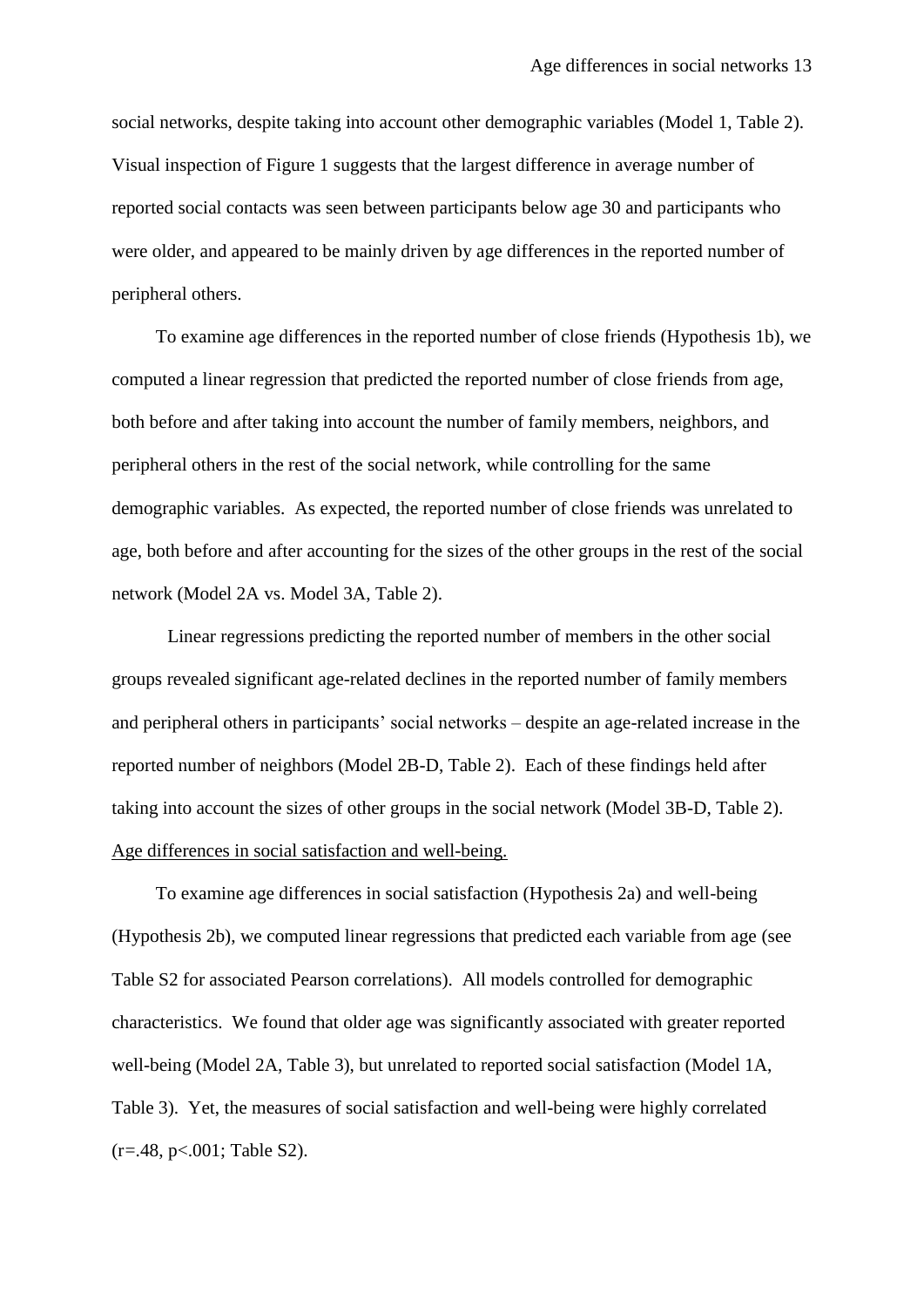## Association of number of close friends with social satisfaction and well-being.

To examine the association of the reported number of close friends with social satisfaction (Hypothesis 3a) and well-being (Hypothesis 3b), we computed linear regressions that predicted well-being from the reported number of close friends, before and after accounting for the reported number of family members, neighbors, and peripheral others (see Table S2 for associated Pearson correlations). All models accounted for demographic characteristics. As expected, reporting more close friends was associated with greater social satisfaction and greater well-being, even when taking into account the reported number of family members, neighbors, and peripheral others, as well as demographics (Model 1B and 2B, Table 3). The number of family members, neighbors, and peripheral others did not add to the prediction of social satisfaction or well-being, over and above the number of friends (Model 1B and 2B, Table 3). Adding the interaction term of age with number of close friends to Models 1B-C and 2B-C in Table 3 suggested that the reported number of close friends was similarly relevant to social satisfaction and well-being across the adult life span. Relationship of social satisfaction with well-being.

To examine whether reported well-being was more strongly associated with reported social satisfaction than with the reported number of close friends (Hypothesis 4), we added reported social satisfaction to the regression model that predicted well-being from the reported number of close friends, family members, neighbors, and peripheral others, as well as demographic variables (Model 2D, Table 3). As expected, social satisfaction was a significant predictor of well-being (Model 2D, Table 3). Moreover, the reported number of close friends was no longer associated with well-being after taking into account social satisfaction (Model 2D, Table 3).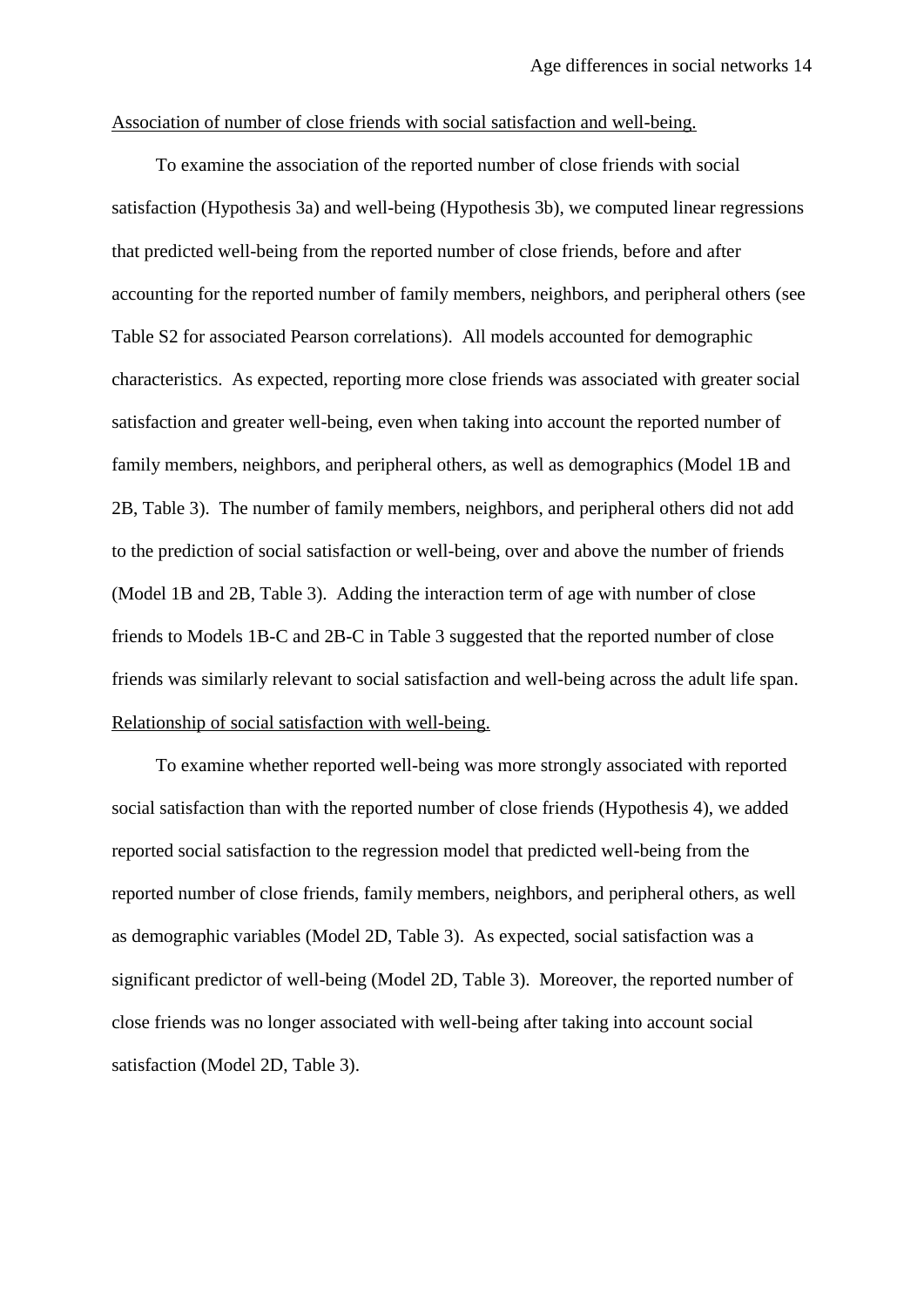#### DISCUSSION

In a national adult life-span sample, we found support for four predictions from the conceptual framework provided by the Convoy Model (Antonucci et al., 2013) and Socioemotional Selectivity Theory (Carstensen, 2006), pertaining to age differences in social networks, as well as associations with social satisfaction and well-being across the life span. First, we found that older adults had smaller social networks than younger adults, but that the number of close friends was unrelated to adult age. Younger adults had especially large social networks consisting of mostly peripheral others, perhaps because online social networking sites have facilitated the maintenance of increasingly large and mostly impersonal social networks (Chang et al., 2015; Ellison, Steinfeld, & Lampe, 2007; Manago, Taylor, & Greenfield, 2012; Valenzuela, Park, & Kee, 2009; Yu et al., 2018). Yet, our findings from this national adult life span sample are consistent with previous observations in the offline social networks of San Francisco Bay area residents (English & Carstensen, 2014; Fung et al., 2001) and US residents before the widespread use of the internet (Morgan, 1988), as well as more recent observations in the online social networks of Facebook users (Chang et al., 2015; Yu et al., 2018). Additionally, older age in our national adult life-span sample was associated with reporting social networks that included fewer family members and more neighbors. A review of studies with older adults suggested that friends and neighbors may be more important than family members in older adults' social networks for promoting wellbeing (Pinquart & Sörensen, 2000). In older West Berlin residents, close friends and neighbors were found to take over social and instrumental support functions to replace unavailable family members (Lang & Carstensen, 1994).

Second, older adults' smaller networks did not appear to undermine their social satisfaction or well-being. Although the two measures were highly correlated, reports of social satisfaction were unrelated to age while reports of well-being increased with age.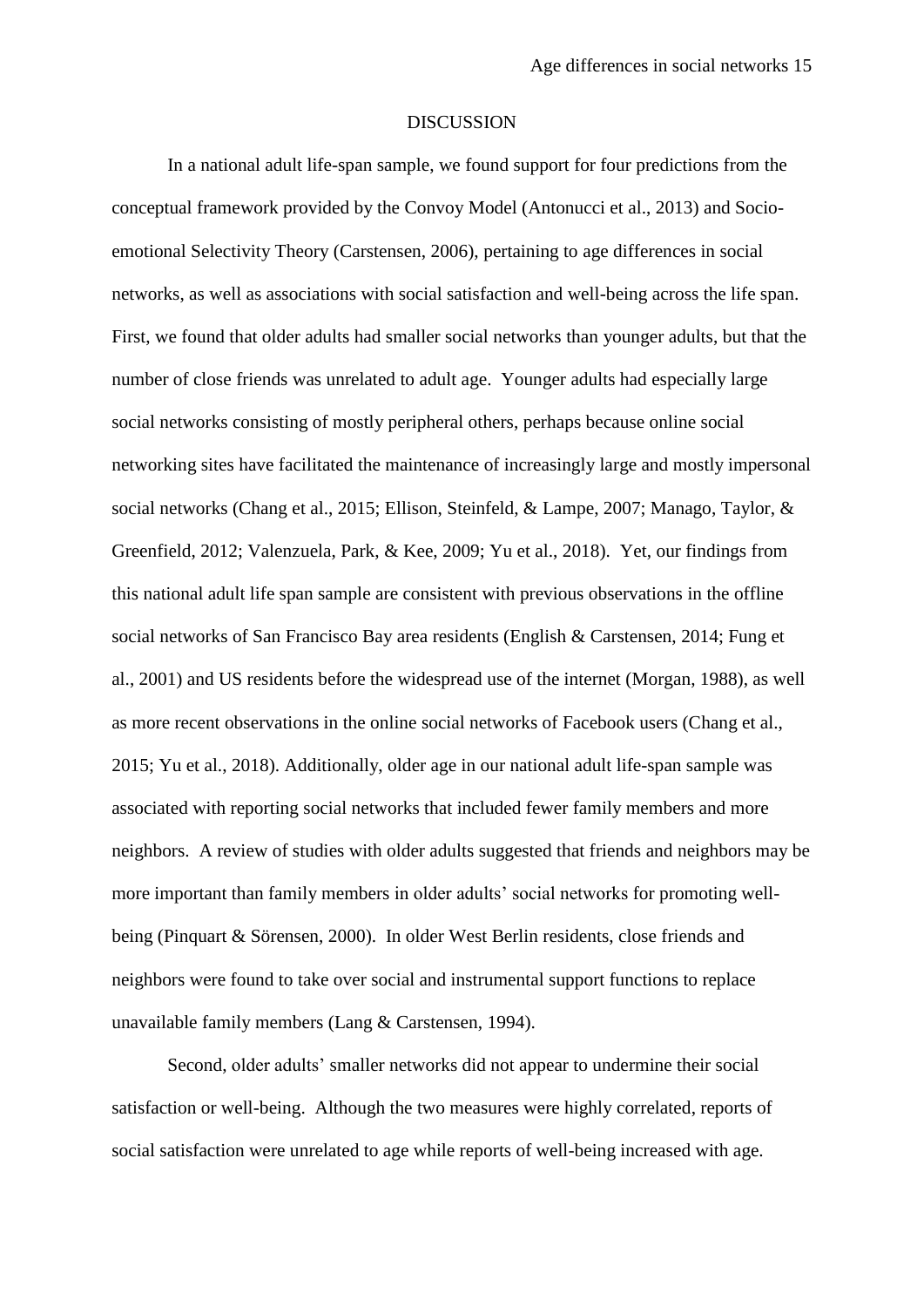Other studies that have also suggested that life satisfaction and well-being tend to be preserved or improve with older age (Carstensen et al., 2000, 2011; Charles et al., 2001; Kessler & Staudinger, 2009).

Third, the reported number of close friends was associated with reported social satisfaction and reported well-being across the adult life span. The relationship between the number of close friends and well-being held even after accounting for the number of family members, neighbors, and peripheral others – which were not additionally associated with well-being. The relationship of the reported number of close friends with greater social satisfaction and well-being did not vary with age, suggesting the importance of close friendships across the life span. This finding is consistent with observed patterns among Facebook users, who reported greater well-being if they perceived more 'actual friends' in their online social networks (Chang et al., 2015). However, in the off-line social networks of San Francisco Bay area residents (Fung et al., 2001), there was some evidence that reporting more close friendships was related to lower happiness among younger adults, in line with the idea that close relationships can also be emotionally taxing (Birditt et al., in press; Hartup & Stevens, 1999). Indeed, younger adults report more problems and negative interactions in their close social relationships as compared to older adults (Akiyama, Antonucci, Takahashi, & Langfahl, 2003; Birditt et al., in press; Schlosnagle & Strough, 2017), which may partially explain why we found that younger adults reported lower well-being despite having similar numbers of close friends as older adults.

Our fourth main finding is that the reported number of close friends no longer predicted well-being after taking into account the significant relationship between social satisfaction and well-being. Thus, the quality of close friendships seems more important than their quantity, for promoting well-being. Our analyses of a national adult life-span sample confirmed patterns that had been observed in studies with age-restricted samples of older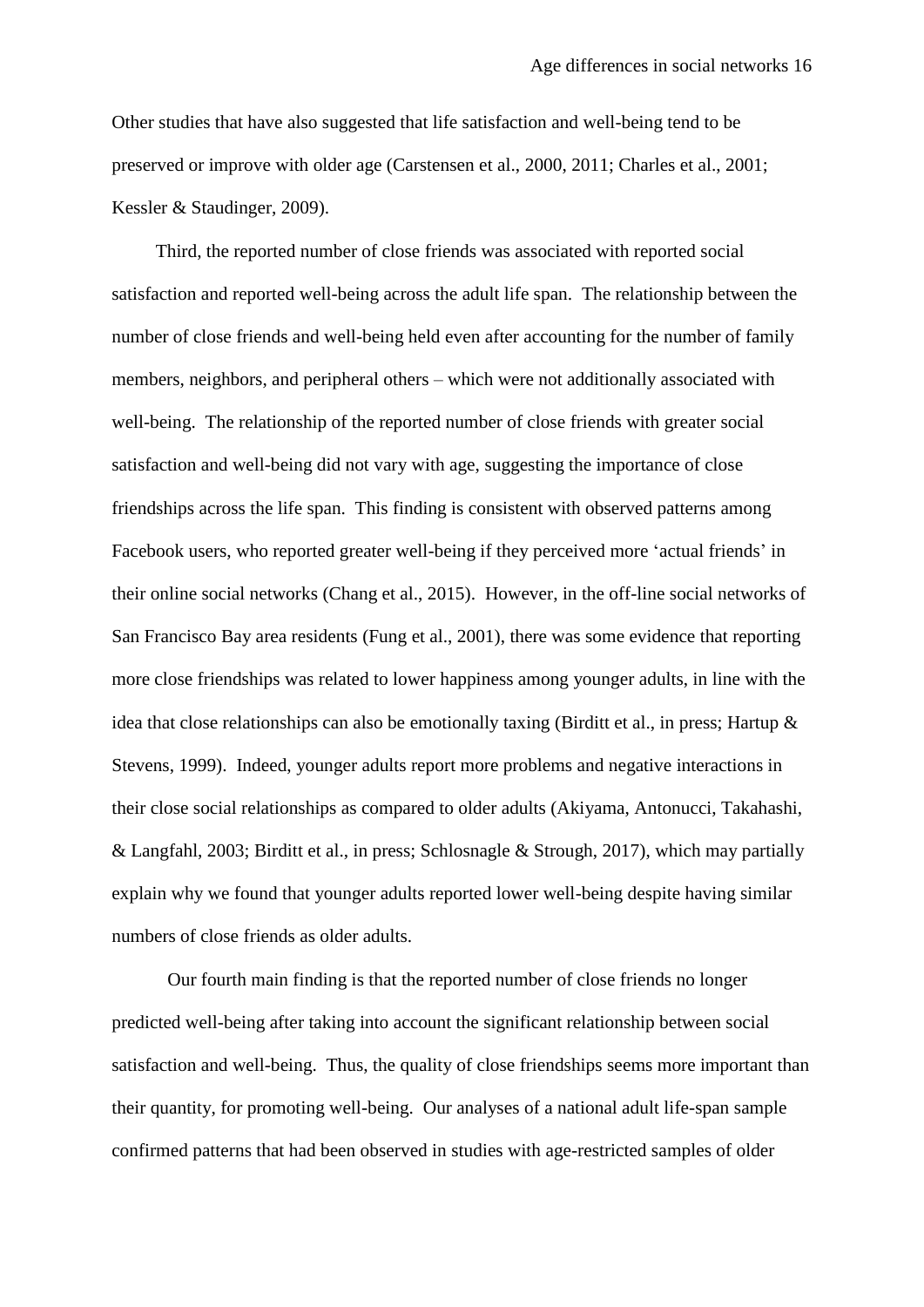adults (Cornwell & Waite, 2009; Pinquart & Sörensen, 2000), and with a geographicallyrestricted adult life span sample recruited from the San Francisco Bay area (Fung et al., 2001).

Our combined findings suggest support for a conceptual framework consisting of the Convoy Model (Antonucci et al., 2013) and Socio-emotional Selectivity Theory, which predicts smaller social networks of emotionally close relationships in older age, with benefits to well-being. The Convoy Model posits that these age differences in social network size and composition reflect age differences in personal and situational factors (Antonucci et al., 2013). However, all findings held despite taking into account potential age differences in self-reported health, income, and demographics. Possibly, age differences in other unmeasured factors may have played a role. Socio-emotional Selectivity Theory suggests that older adults may make intentional choices about their social networks, so as to optimize emotional experiences (English & Carstensen, 2014). Although our secondary analyses can not provide direct insight into the deliberate nature of age-related changes in centering social networks more on emotionally gratifying close relationships, findings from the Berlin Aging Study have shown that the main reason for discontinuing relationships in older adulthood may be a lack of interest rather than lack of opportunity (Lang, 2000). Moreover, a survey of a national adult life span sample revealed that younger, not older, people reported wishing they had more friends (Lansford, Sherman, & Antonucci, 1998). Yet, our findings also suggest that, as compared to younger adults, older adults count more neighbors among their social contacts, which was unrelated to their social satisfaction and well-being. Thus, not all of older adults' social contacts may be deliberately selected (or avoided) to promote better well-being.

 One limitation of our research is its cross-sectional correlational nature, which precludes conclusions about causality or developmental changes with age. Additionally, we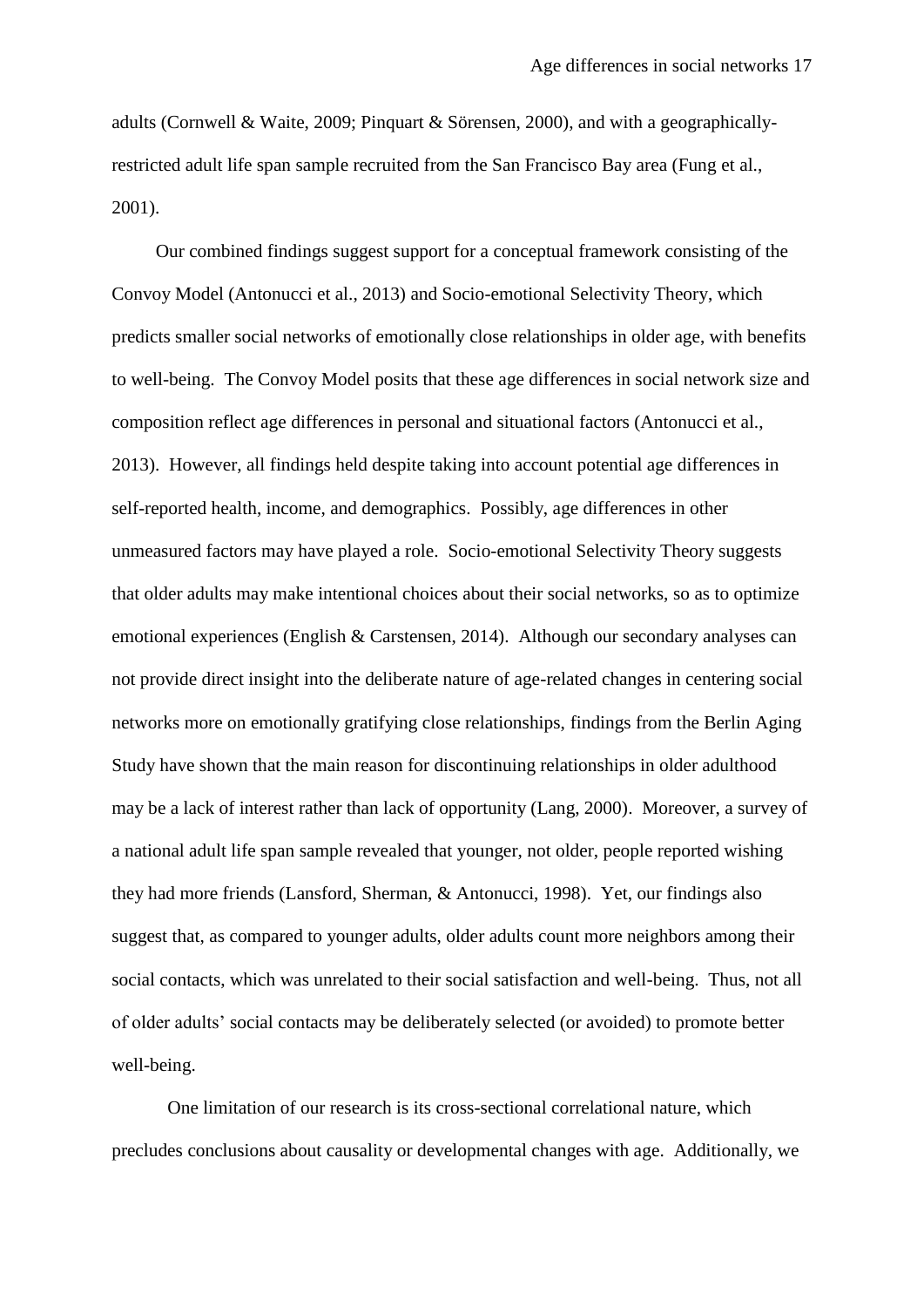did not have access to participants' actual social networks. It is possible that younger adults exaggerated their reported social networks, or that older adults underestimated theirs. However, our findings suggest that these perceptions of social networks are relevant to later reports of social satisfaction and well-being as provided on a separate survey. Another potential limitation is that, despite relatively good response rates, our national life span sample may have had limited representativeness due to selection effects. Although our demographic control variables were in line with those in the literature on age differences in social networks (e.g., Chang et al., 2015; Lang & Carstensen, 1994; Morgan, 1988), it is possible that unmeasured variables such as personality characteristics may have contributed to our findings.

Furthermore, the surveys we analyzed did not ask participants to distinguish between social contacts who were maintained online or face to face. There may have been age differences in the number of contacts maintained online or face-to-face with younger adults maintaining especially large online social networks with many peripheral others (Chang et al., 2015; Ellison, Steinfeld, & Lampe, 2007; Manago et al., 2012; Valenzuela, Park, & Kee, 2009; Yu et al., 2018). However, distinguishing between online and face-to-face contacts may not actually be possible, because online communications are typically used to supplement face-to-face and telephone communications with existing social contacts (Bargh & McKenna, 2004; Wellman, Haase, Witte, & Hampton, 2001). Moreover, the importance of friendships for well-being has been reported in studies of off-line social networks and online social networks (e.g., Fung et al., 2001; Chang et al., 2015). While the nature of friendships and time spent face to face may change over the life span, their social meaning and importance to well-being does not (Hartup & Stevens, 1999).

Our findings suggest that interventions that aim to improve well-being may benefit from helping recipients to foster close social relationships. Such interventions may require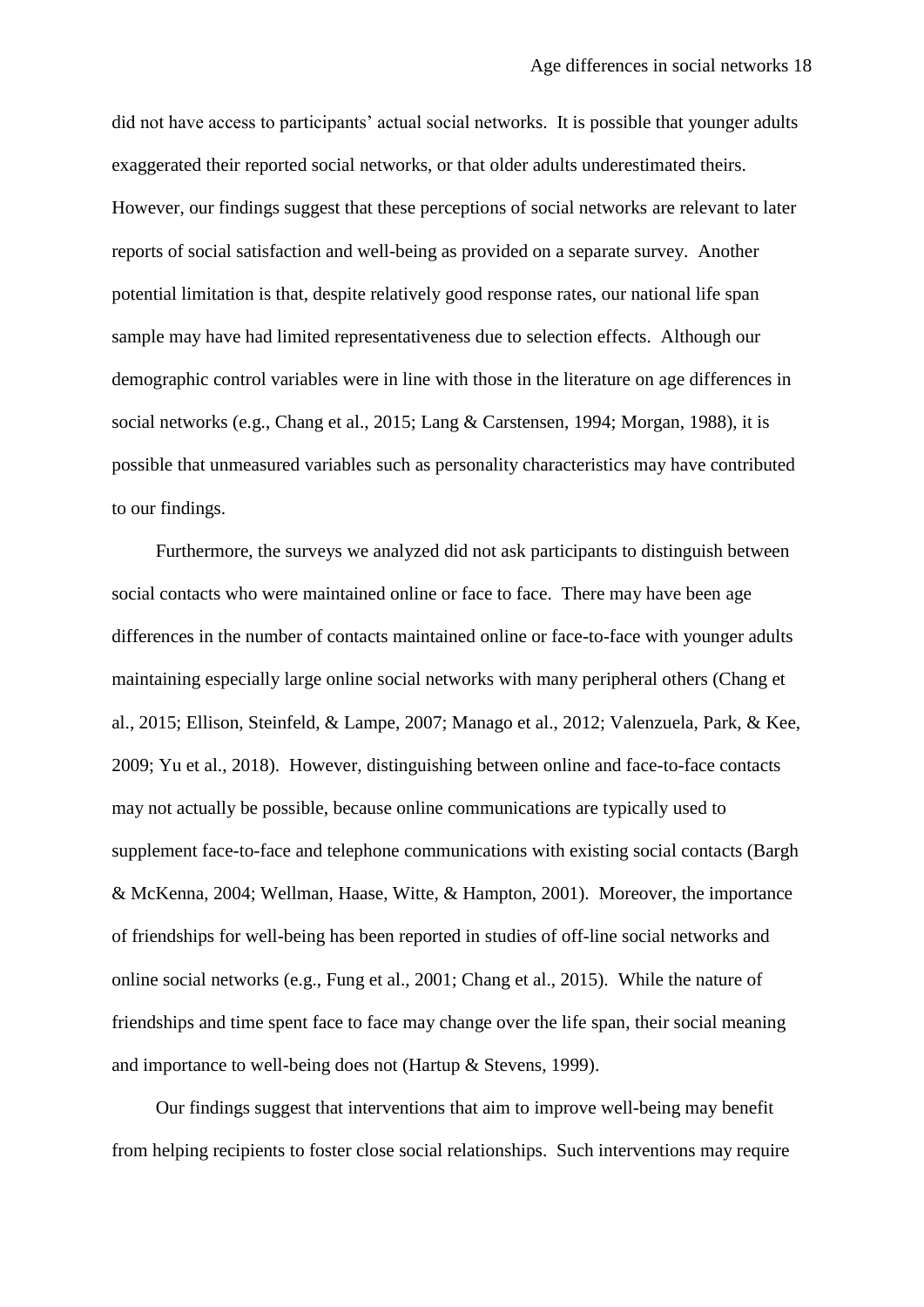different approaches among older adults, as compared to younger adults. Indeed, developing effective interventions requires a deeper understanding of those issues that audience members need and want to have addressed (Bruine de Bruin & Bostrom, 2013). For example, older adults may be most interested in interventions that help them to maintain their existing close friendships. As noted by Fung et al. (2001), older people may actively resist encouragements to increase their social networks through senior centers or visitation programs, because meeting new people may no longer be as important to them (see also Carstensen & Erickson, 1986; Korte & Gupta, 1991). Rather, older adults may be better able to reduce feelings of loneliness when being provided with internet and computer training (Choi, Kong, & Jung, 2012), perhaps because it helps them to stay in touch with those social contacts they care most about (McAndrew & Jeong, 2012; Thayer & Ray, 2006).

Younger adults, on the other hand, may be most interested in growing their social networks, but may benefit from learning how to do so while avoiding problems with their friendships and draining their emotional resources (Birditt et al., in press; Hartup & Stevens, 1999; Schlosnagle & Strough, 2017). Pro-social interventions may be able to help younger adults to grow their social networks in a positive manner: Pre-adolescents who were asked to engage in three acts of kindness (vs. to visit three places) increased their popularity among peers as well as their well-being (Layous, Nelson, Oberle, Schonert-Reichl, Lyubomirsky, 2012).

Moreover, a review of interventions that targeted lonely adults of all ages suggested that providing cognitive behavioral therapy that aimed to improve maladaptive social cognitions (or heightened negative attention to social threats, which excacerbate feelings of sadness and loneliness) may be more effective than social activity interventions (Masi, Chen, Hawkley, & Cacioppo, 2011). A review of interventions that promote the self-expression of gratitude has suggested a beneficial effect on feelings of social connectedness and well-being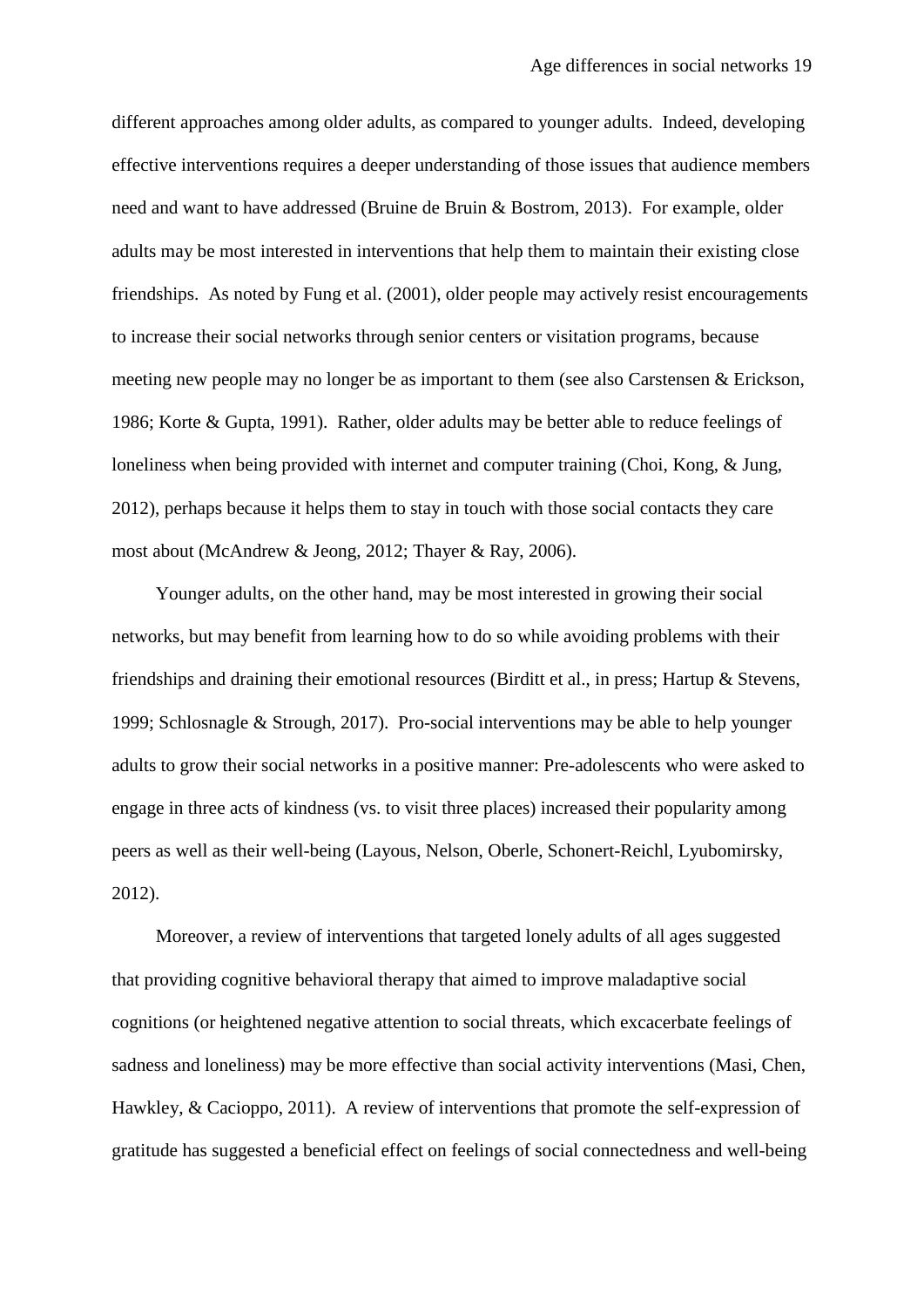(Armenta, Fritz, & Lyubomirsky, 2016). Indeed, our findings suggest that, across the life span, satisfaction with social relationships may be more important than the quantity of close friends, for promoting well-being.

# FOOTNOTES

- 1 Survey 1 was designed to examine the role of perceived social network vaccine coverage in vaccination decisions (Bruine de Bruin, Vardavas, Parker, & Galesic, in press; Parker, Vardavas, Marcum, & Gidengil, 2013). Survey 2 was designed to track the effect of the financial crisis on finances and well-being (Hurd & Rohwedder, 2015).
- 2 Random digit dialing and address-based sampling methods tend to recruit community-dwelling adults, and exclude individuals in nursing homes, dormitories, and prisons. The longitudinal nature of the panel does create the opportunity for a panel member to transition from independent living to other housing conditions. However, the ALP does not collect information about these housing conditions.
- 3 Our sample of 496 Survey 1 participants excluded 5 invited panel members who had already completed Survey 2 on an earlier date, and 80 who had missing responses to questions about their social networks or self-rated health. The 496 invited panel members who were included in our Survey 1 sample were similar to the 85 invited panel members who were not included, in terms of the percent who were married, were women, and had college degree  $(p>0.05)$ . However, those who participated were significantly older  $(M=48.35, SD=15.41$  vs.  $M=41.18, SD=15.75$ ; t(579)=4.06, p<.001, more likely to be white (87% vs. 77%;  $\chi^2(1)$ =5.72, p=.02), and less likely to have below-median income  $(49\% \text{ vs. } 62\%; \chi^2(1)=4.79, \text{ p} = .03)$ , as compared to those who did not participate.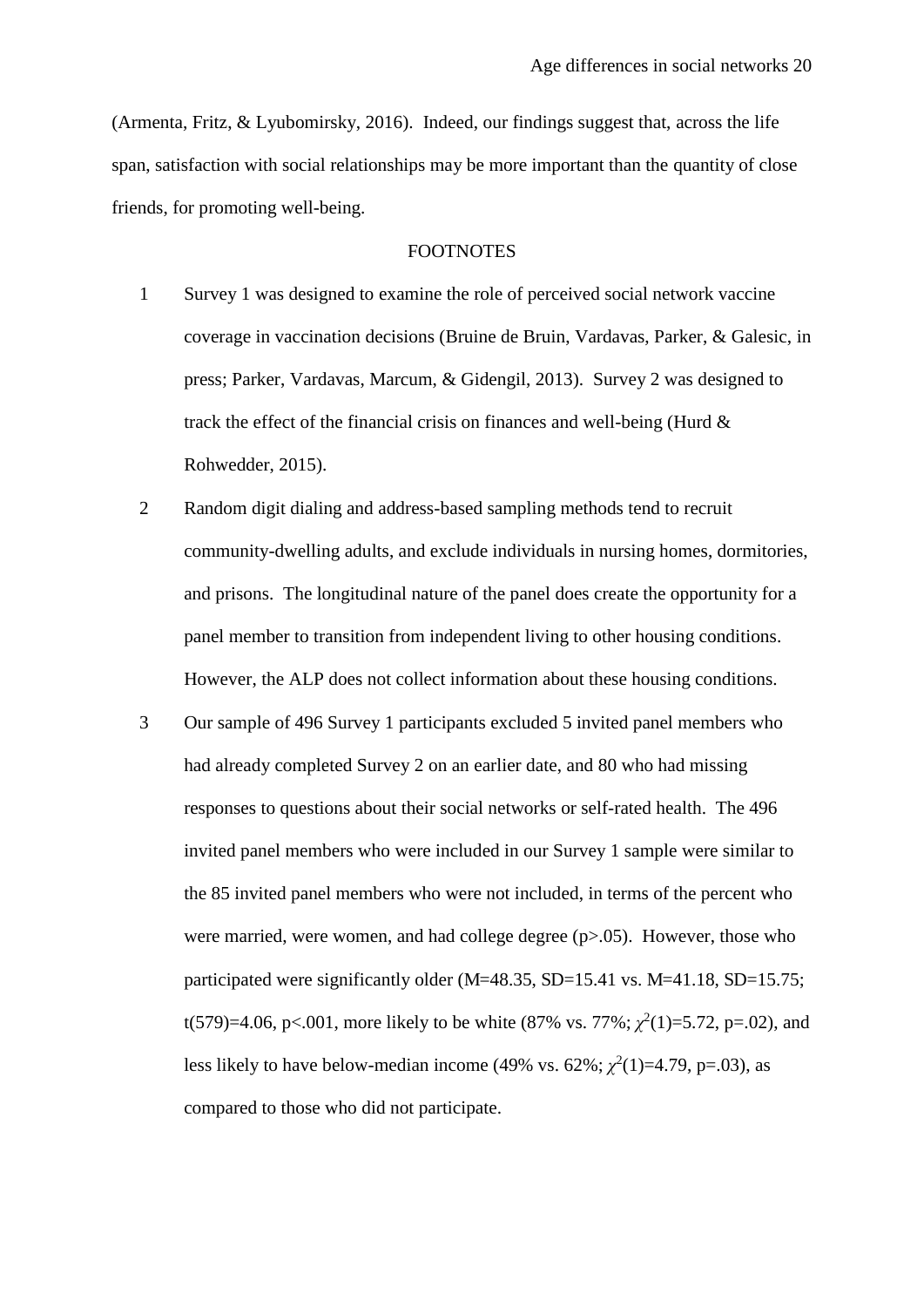- 4 As in previous studies (e.g., Fung et al., 2001), high skewness and kurtosis was observed for social network size (skewness=12.86; kurtosis=181.61), as well as the reported number of close friends (skewness=3.70; kurtosis=19.03), family members (skewness=5.67; kurtosis=53.54), neighbors (skewness=5.78; kurtosis=48.57) and peripheral others (skewness=12.93; kurtosis=182.78). We applied logtransformations after adding 1 to each observation to avoid having to log-transform values of 0. After the log-transformation, skewness and kurtosis were reduced for social network size (skewness=.79; kurtosis=2.48), as well as number of close friends (skewness=.09; kurtosis=.15), family members (skewness=.10; kurtosis=.11), neighbors (skewness=.22; kurtosis=-.25), and peripheral others (skewness=.29; kurtosis=1.06).
- 5 Self-rated health was reported on survey 195 of the American Life Panel (https://alpdata.rand.org/).

#### **REFERENCES**

- Akiyama, H., Antonucci, T., Takahashi, K., & Langfahl, E.S. (2003). Negative interactions in close relationships across the life span. Journal of Gerontology: Psychological Sciences, 58B, P70-P79.
- Antonucci, T.C., Arjouch, K.J., & Birditt, K.S. (2013). The convoy model: Explaining social relations from a multidisciplinary perspective. The Gerontologist, 54, 82-92.
- Antonucci T.C., & Akiyama, H. (1987). Social networks in adult life and a preliminary examination of the convoy model. Journal of Gerontology, 42, 519-527.
- Armenta, C.N., Fritz, M.M., & Lyubomirsky, S. (2017). Functions of positive emotions: Gratitude as a motivator of self-improvement and positive change. Emotion Review, 9, 183-190.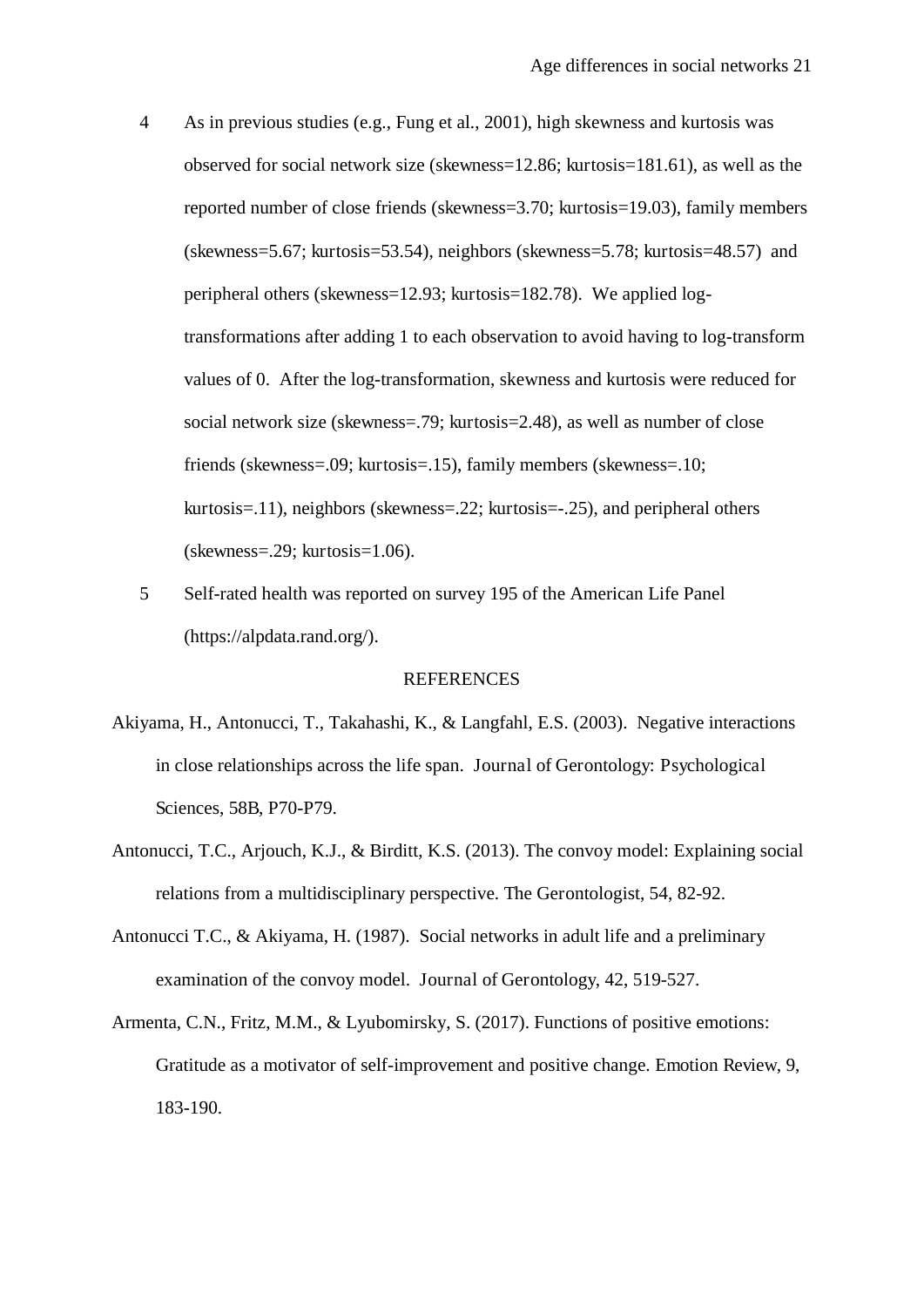- Bargh, J.A., & McKenna, K.Y.A. (2004). The internet and social life. Annual Review of Psychology, 55, 573-590.
- Birditt, K.S., Sherman, C.W., Polenick, C.A., Becker, L., Webster, N.J., Ajrouch, K.J., & Antonucci, T.C. (in press). So close and yet so irritating: Negative relations and implications for well-being by age and closeness. Journal of Gerontology: Psychological Sciences.
- Bruine de Bruin, W., & Bostrom, A. (2013). Assessing what to address in science communication. Proceedings of the National Academy of Sciences, 110, 14062-14068.
- Bruine de Bruin, W., Parker, A.M., Galesic, M., & Vardavas, R. (in press). Reports of social circles' and own vaccination behavior: A national longitudinal survey. Health Psychology.
- Carp, F.M. (1980). Environmental effects upon the mobility of older people. Environment and Behavior, 12, 139-156.
- Carp, F.M. (1988). Significance of mobility for the well-being of the elderly. Environment and Behavior, 12, 139-156.
- Carstensen, L.L (2006). The influence of a sense of time on human development. Science, 312, 1913-1915.
- Carstensen, L.L., Pasupathi, M., Mayr, U., & Nesselroade, J.R. (2000). Emotional experience in everyday life across the adult life span. Journal of Personality and Social Psychology, 79, 644-655.
- Carstensen, L.L., Turan, B., Scheibe, S., Ram, N., Ersner-Hershfield, H., Samanez-Larkin, G., Brooks, K.P., & Nesselroade, J.R. (2011). Emotional experience improves with age: Evidence based over 10 years of experience sampling. Psychology and Aging, 26, 21-33.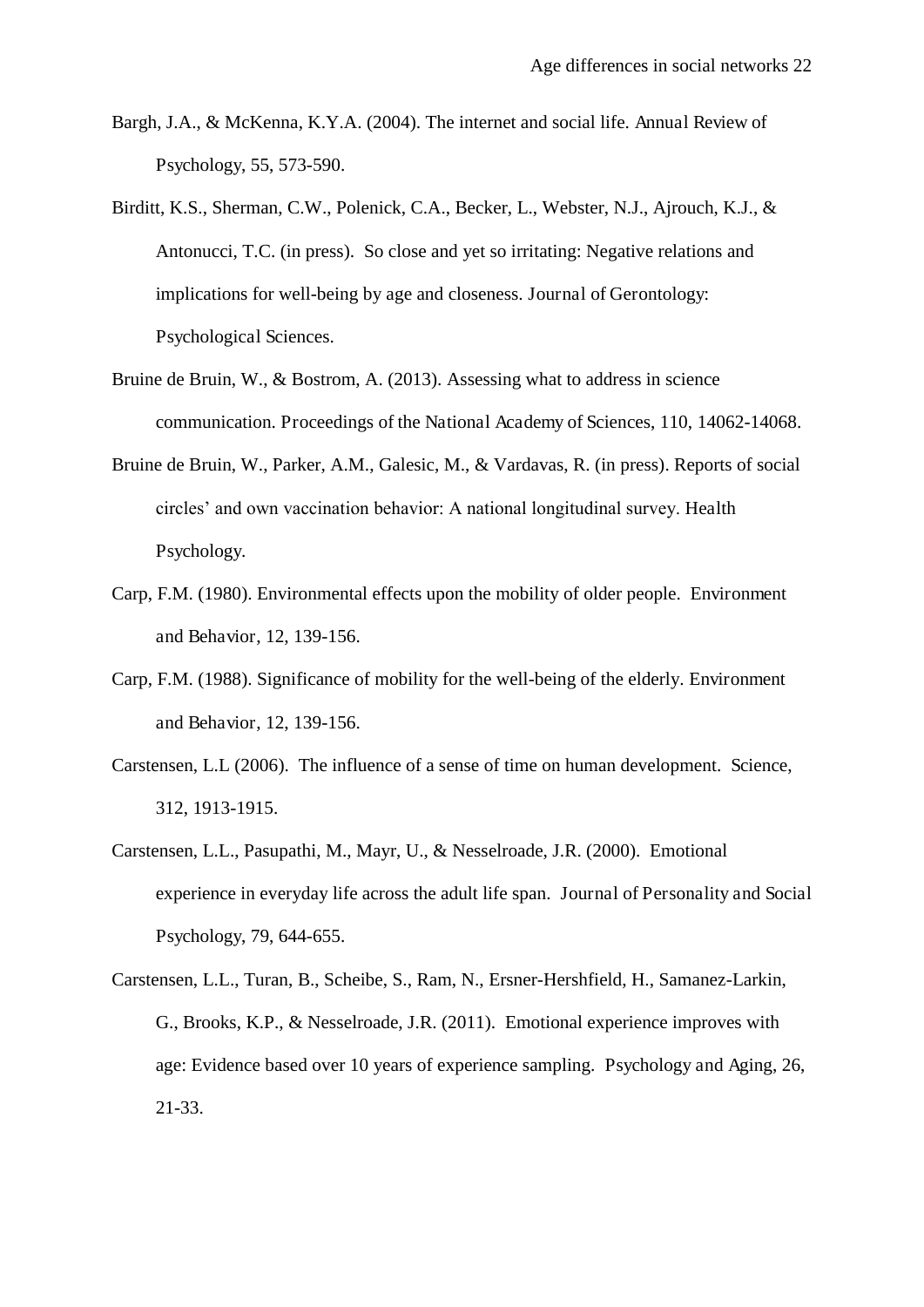- Chang, P.F., Choi, Y.H., Bazarova, N.N., & Löckenhoff, C.E. (2015). Age differences in online social networking: Extending socio-emotional selectivity theory to social network sites. Journal of Broadcasting & Electronic Media, 59, 221-239.
- Charles, S.T., Reynolds, C.A., & Gatz, M. (2001). Age-related differences and change in positive and negative affect over 23 years. Journal of Personality and Social Psychology, 80, 136-151.
- Cho, J.H., Olmstead, R., Choi, H., Carillo, C., Seeman, T.S., & Irwin, M.R. (2018). Associations of objective and subjective social isolation with sleep disturbance, depression and fatigue in community-dwelling older adults. Aging & Mental Health, October, 1-9.
- Choi, M., Kong, S., & Jung, D. (2012). Computer and internet interventions for loneliness and depression in older adults: A meta-analysis. Healthcare Informatics Research, 18, 191-198.
- Cornwell, E.Y., & Waite, L.J. (2009). Social disconnectedness, perceived isolation, and health among older adults. Journal of Health and Social Behavior, 50, 31-48.
- Doiron, D., Fiebig, D.G., Johar, M., & Suziedelyte, A. (2014). Does self-assessed health measure health? Applied Economics, 47, 180-194.
- Ellison, N.B., Steinfield, C., & Lampe, C. (2007). The benefit of Facebook "friends": Social capital and college students' use of online social network sites. Journal of Computermediated Communication, 12, 1143-1168.
- English, T., & Carstensen, L.L. (2014). Selective narrowing of social networks across adulthood is associated with improved emotional experience in daily life. International Journal of Behavioral Development, 38, 195-202.
- Fiori, K.L., Antonucci, T.C., & Cortina, K.S. (2006). Social network typologies and mental health among older adults. The Journals of Gerontology Series B, 61, P25-P32.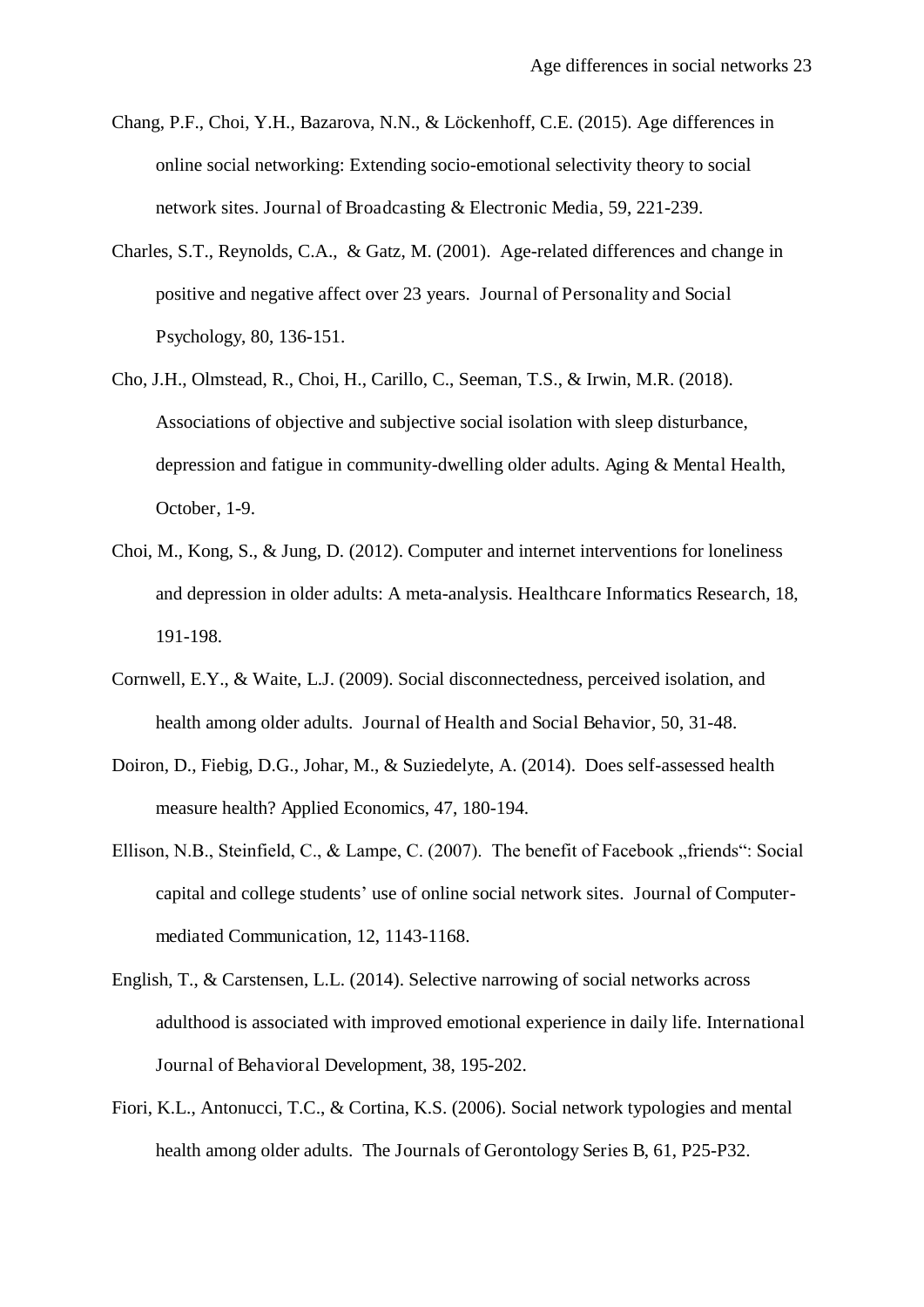- Fung, H.H., Carstensen, L.L. & Lang, F.R. (2001). Age-related patterns among European Americans and African Americans: Implications for socioemotional selectivity across the lifespan. The International Journal of Aging and Human Development, 52, 185-206.
- Goudy, W.J., & Goudeau, J.F. (1982). Social ties and life satisfaction of older persons: Another evaluation. Journal of Gerontological Social Work, 4, 35-50.
- Hartup, W.W., & Stevens, N. (1999). Friendship and adaptation in the life course. Current Directions in Psychology, 8, 76-79.
- Hurd, M.D., & Rohwedder, S. (2015). Measuring total household spending in a monthly internet survey: Evidence from the American Life Panel. In: C.D. Carroll, T.F. Crossley, J. Sabelhaus: Improving the measurement of consumer expenditures. University of Chicago Press (pp. 365-387).
- Hutto, C.J., Bell, C., Farmer, S., Fausset, C., Harley, L., Nguyen, J., & Fain, B. (2015). Social media gerontology: Understanding social media usage among older adults. Web Intelligence, 13, 69-87.
- Kessler, E.M., & Staudinger, U.M. (2009). Affective experience in adulthood and old age: The role of affective arousal and perceived affect regulation. Psychology and Aging, 24, 349-362.
- Lang, F.R. (2000). Endings and continuity of social relationships: Maximizing intrinsic benefits within personal networks when feeling near to death. Journal of Social and Personal Relationships, 17, 155-182.
- Lang, F.R., & Carstensen, L.L. (1994). Close emotional relationships in late life: Further support for proactive aging in the social domain. Psychology and Aging, 9, 315-324.
- Lansford, J.E., Sherman, A.M., & Antonucci, T.C. (1998). Satisfaction with social networks: An examination of socio-emotional selectivity theory. Psychology and Aging, 13, 544- 552.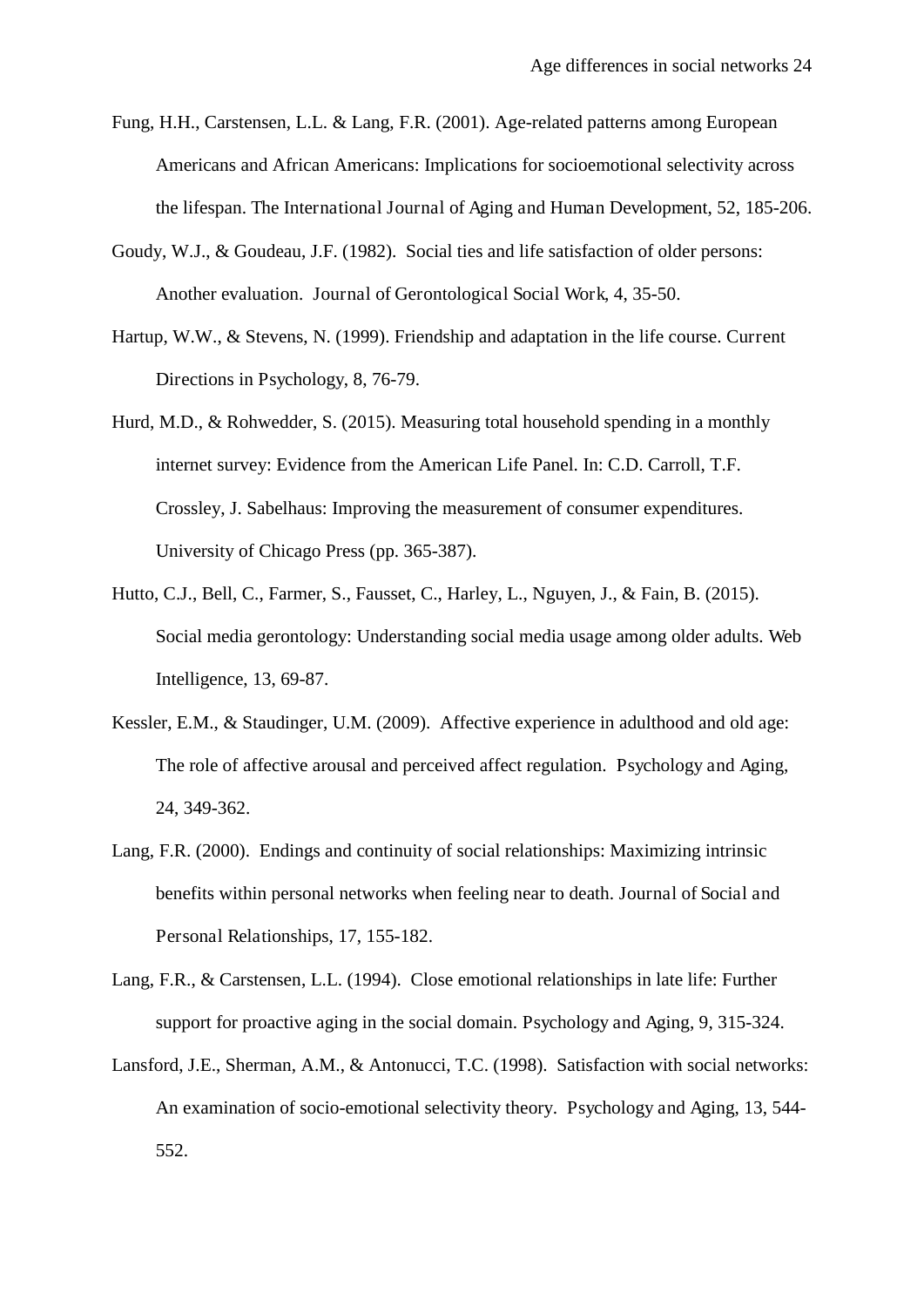- Layous, K., Nelson, S.K., Oberle, E., Schonert-Reichl, K.A., & Lyubomirsky, S. (2012). Kindness counts: Prompting prosocial behavior in preadolescents boosts peer acceptance and well-being. PLOS One, 7, 1-3.
- Litwin, H. (2001). Social network type and morale in old age. The Gerontologist, 41, 516- 524.
- Litwin, H., & Shiovitz-Ezra, S. (2011). Social network type and subjective well-being in a national sample of older adults. The Gerontologist, 51, 379-388.
- Masi, C.M., Chen, H-Y., Hawkley, L.C., & Cacioppo, J.T. (2011). A meta-analysis of interventions to reduce loneliness. Personality and Social Psychology Review, 15, 219- 266.
- Manago, A.M., Taylor, T., & Greenfield, P.M. (2012). Me and my 400 friends: The anatomy of college students' Facebook networks, their communication patterns, and well-being. Developmental Psychology, 48, 369-380.
- McAndrew, F.T., & Jeong, H.S. (2012). Who does what on Facebook? Age, sex, and relationship status as predictors of Facebook use. Computers in Human Behavior, 28, 2359-2365.
- McCarty, C., Killworth, P.D., Bernard, H.R., Johnsen, E.C., & Shelley, G.A. (2001). Comparing two methods for estimating network size. Human Organization, 60, 28-39.
- Morgan, D.L. (1988). Age differences in social network participation. Journal of Gerontology, 43, 129-137.
- Nguyen, A.W., Chatters, L.M., Taylor, R.J., & Mouzon, D.M. (2016). Social support from family and friends and subjective well-being of older African Americans. Journal of Happiness Studies, 17, 959-979.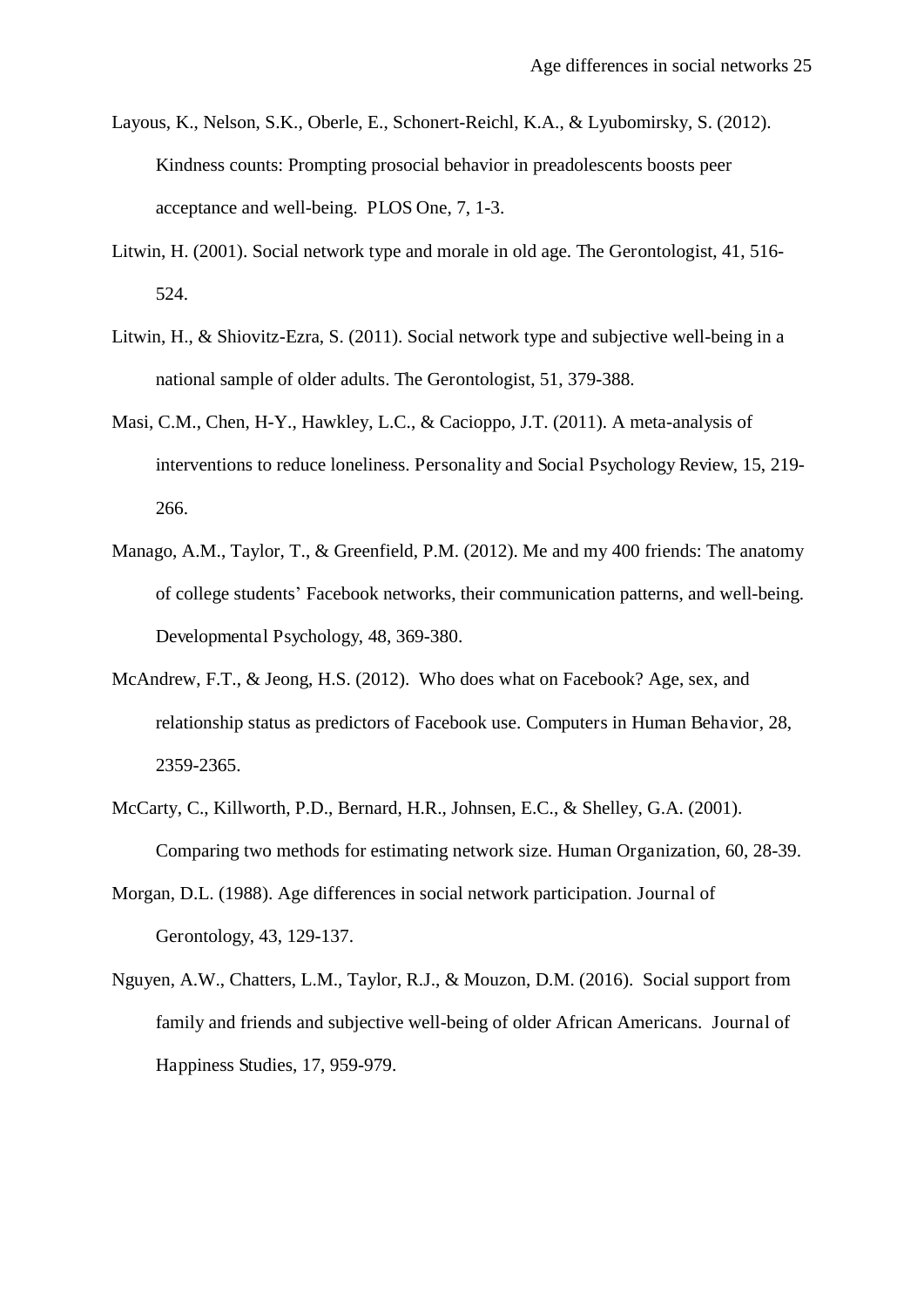- Parker, A.M., Vardavas, R., Marcum, C.S., & Gidengil, C.A. (2013). Conscious consideration of herd immunity in influenza vaccination decisions. American Journal of Preventive Medicine, 45, 118-121.
- Pavot, W., & Diener, E. (2008). The satisfaction with life scale and the emerging construct of life satisfaction. Journal of Positive Psychology, 3, 137-152.
- Pew Research Center (2019). 10 Facts about Americans and Facebook. https://www.pewresearch.org/fact-tank/2019/05/16/facts-about-americans-and-facebook/ Last accessed June 30, 2019.
- Pinquart, M., & Sörensen, S. (2000). Influences of socio-economic status, social network, and competence on subjective well-being later in life: A meta-analysis. Psychology and Aging, 15, 187-224.
- Pollard, M., & Baird, M.D. (2017). The RAND American Life Panel: Technical Description. Santa Monica CA: RAND Corporation.
- Schlosnagle, L., & Strough, J. (2017). Understanding adult age differences in the frequency of problems with friends. The International Journal of Aging and Human Development, 84, 159-179.
- Sudman, S. (1985). Experiments in the measurement of the size of social networks. Social Networks, 7, 127-151.
- Thayer, S.E., & Ray, S. (2006). Online communication preferences across age, gender, and duration of internet use. Cyberpsychology and Behavior, 9, 432-440.
- United States Census Bureau (2012a). Statistical abstract of the United States. Washington DC: US Department of Commerce.
- United States Census Bureau (2012b). 2010-2012 American Community Survey. https://factfinder.census.gov/faces/tableservices/jsf/pages/productview.xhtml?pid=ACS\_10 3YR\_S1201&prodType=table. Last accessed June 30, 2019.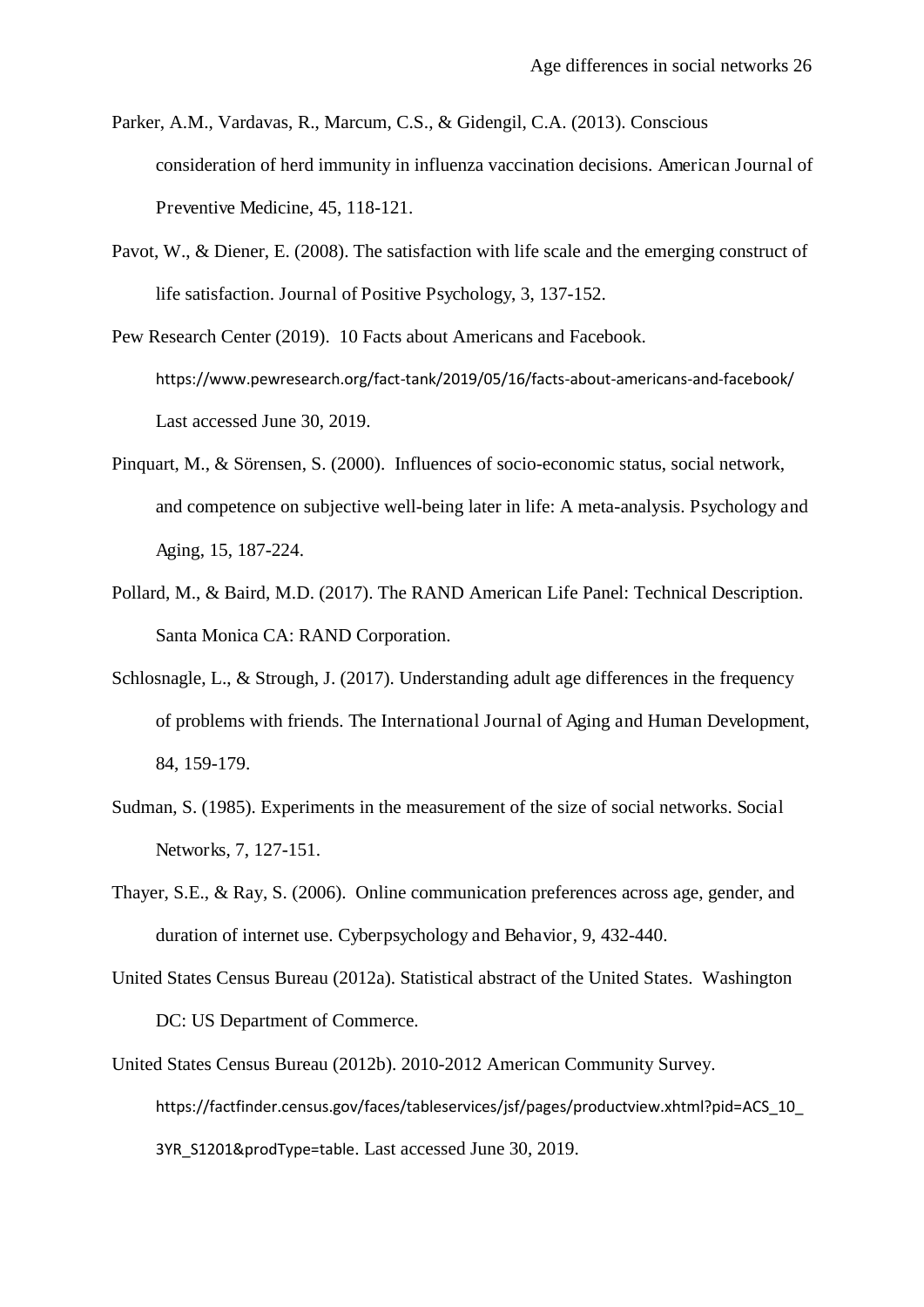- United States Census Bureau (2019). Quick Facts San Francisco County, California, US. https://www.census.gov/quickfacts/fact/table/sanfranciscocountycalifornia,ca,US/PST0 45218. Last accessed June 30, 2019.
- Valenzuela, S., Park, N., & Kee, K.F. (2009). Is there social capital in a social networking site? Facebook use and college students' life satisfaction, trust, and participation. Journal of Computer-Mediated Communication, 14, 875-901.
- Van Tilburg, T. (1998). Losing and gaining in old age: Changes in personal network size and social support in a four-year longitudinal study. Journal of Gerontology: Social Sciences, 53B, S313-S323.
- Ware, J. E., & Sherbourne, C. D. (1992). The MOS 36-item short-form health survey (SF-36): I. Conceptual framework and item selection. Medical Care, 30, 473-483.
- Wellman, B., Haase, A.Q., Witte, J., & Hampton, K. (2001). Does the internet increase, decrease, or supplement social capital? American Behavioral Scientist, 45, 436-455.
- Wennberg, P., Rolandsson, O., van der A, D.L., Spijkerman, A.M.W., Kaaks, R., Boeing, H., Feller, S., Bergmann, M.M., Langenberg, C., Sharp, S.J., Forouhi, N., Riboli, E., & Wareham, N. (2013). Self-rated health and type 2 diabetes risk in the European Prospective Investigation into Cancer and Nutrition InterAct study: A case-cohort study. BMJ Open, 3, 1-8.
- Wrzus, C., Hänel, M., Wagner, J., & Neyer, F.J. (2013). Social network changes and life events across the life span: A meta-analysis. Psychological Bulletin, 139, 53-80.
- Wu, S., Wang, R., Zhao, Y., Ma, X., Wu, M., Yan, X., & He, J. (2013). The relationship between self-rated health and objective health status: A population-based study. BMC Public Health, 13, 1-9.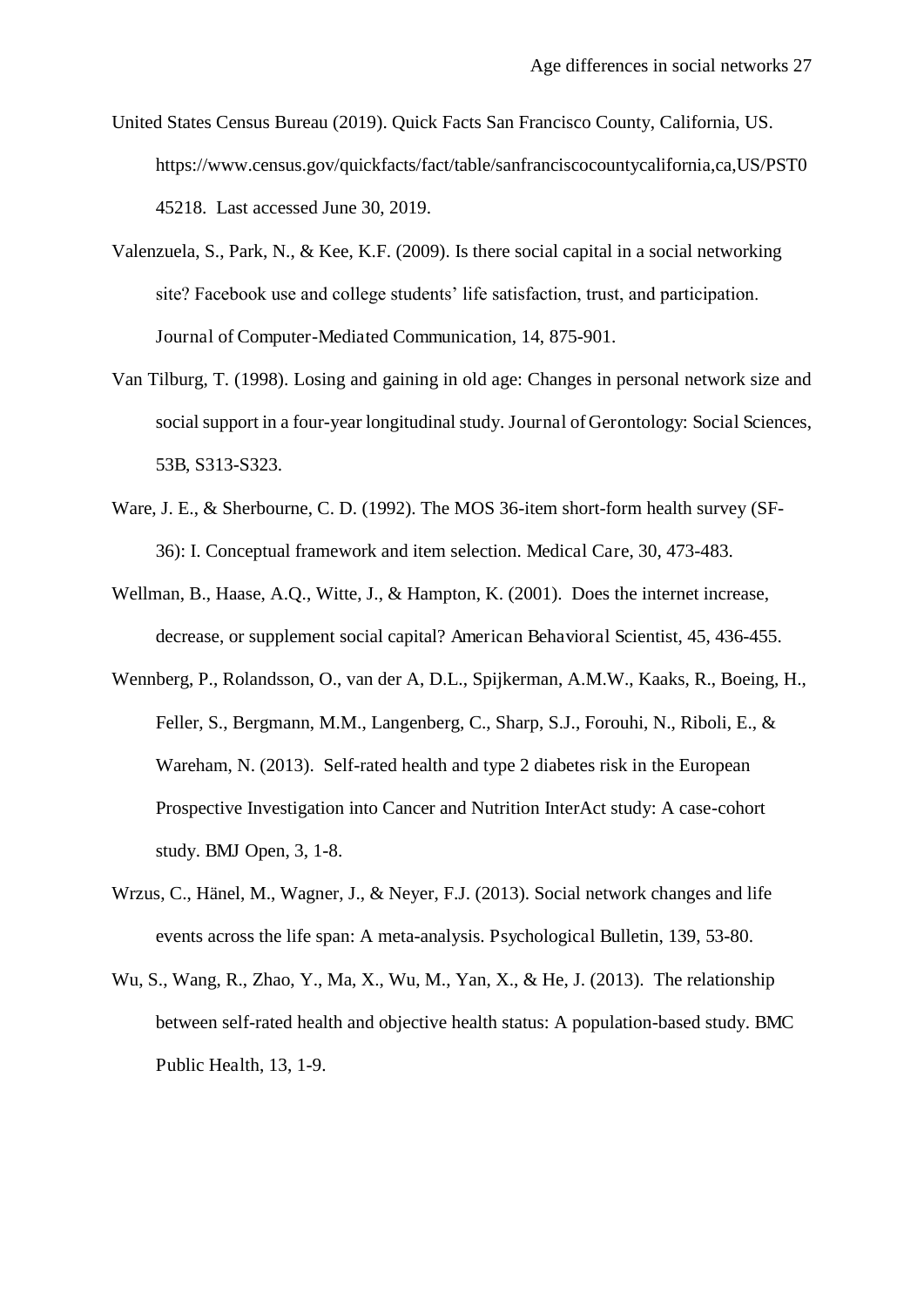Yu, R.P., Ellison, N.B., & Lampe, C. (2018). Facebook use and its role in shaping access to social benefits among older adults. Journal of Broadcasting and Electronic Media, 62, 71-90.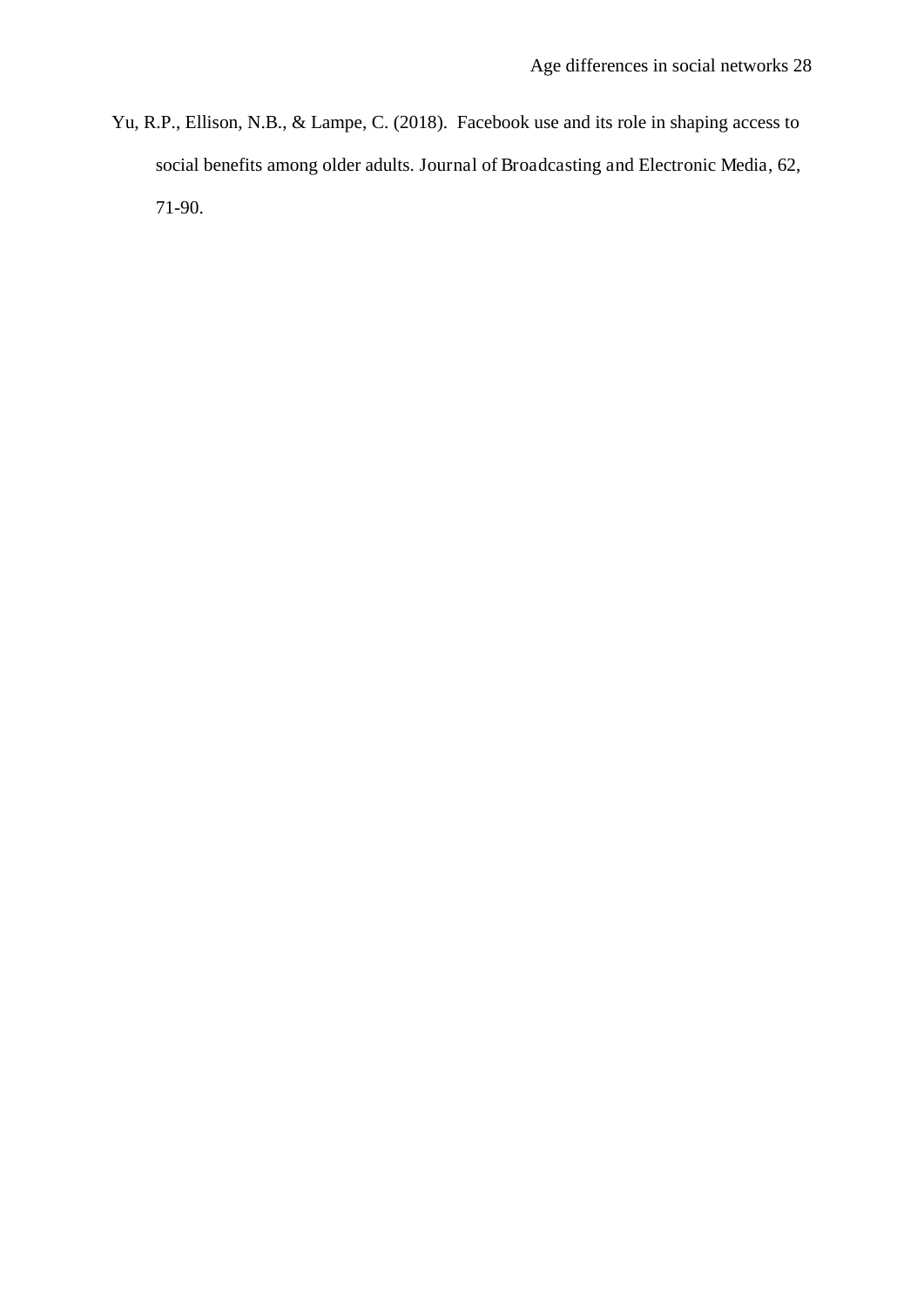| <b>Measures</b>             | Survey 1<br>(N=496) | Survey 2<br>$(N=287)$ |
|-----------------------------|---------------------|-----------------------|
| Social network size         | X                   |                       |
| Number of close friends     | X                   |                       |
| Number of family members    | X                   |                       |
| Number of neighbors         | X                   |                       |
| Number of peripheral others | X                   |                       |
| Social network satisfaction |                     | X                     |
| Well-being                  |                     | X                     |

Table 1: Surveys and relevant measures.

Note: Survey 1 and 2 were completed between September 2011 and February 2013, with participants completing Survey 2 within 18 days after Survey 1. Age and demographic variables were reported by all participants in the 3 months before Survey 1.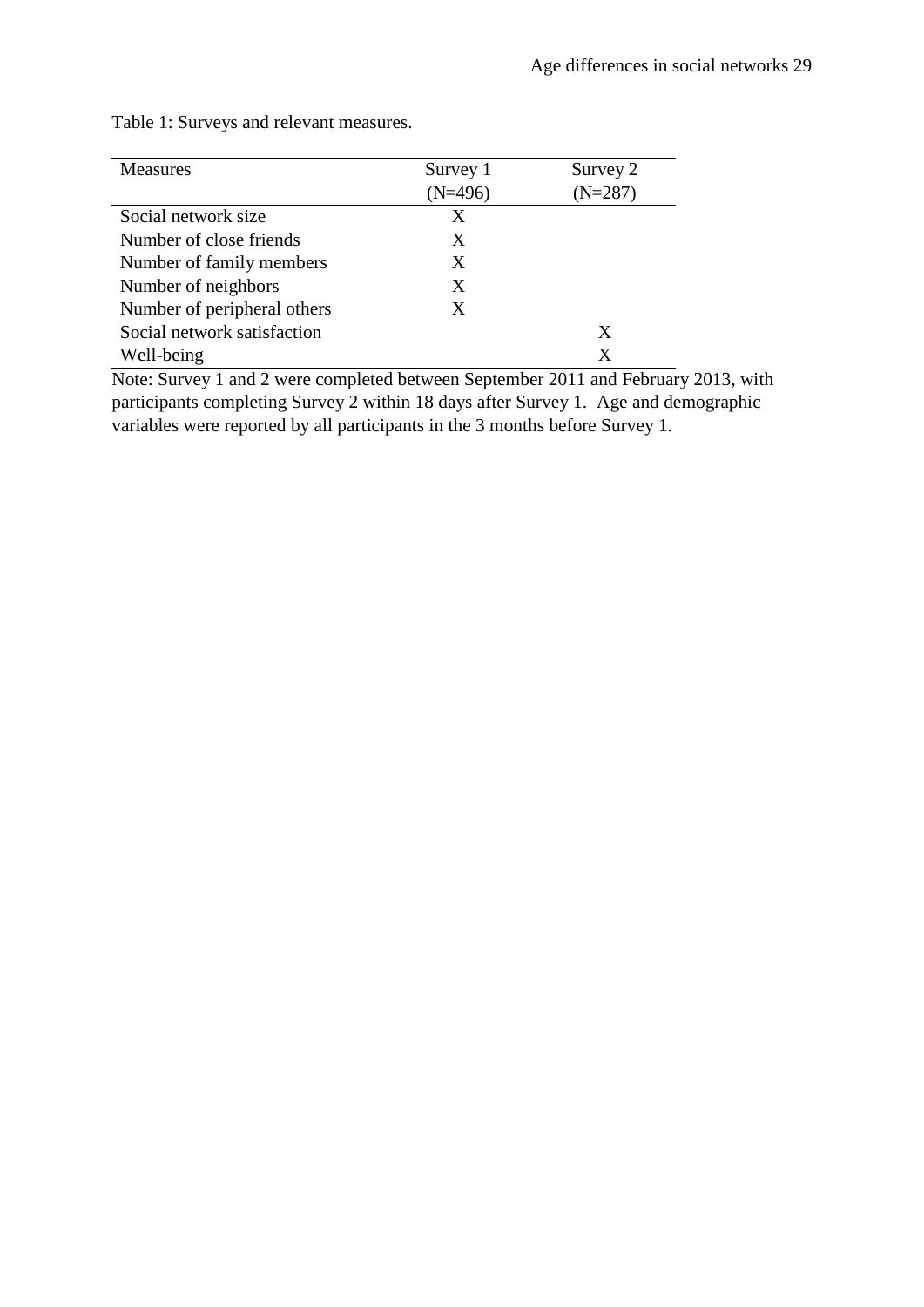|                       |               |              | Size of group in social network |                  |               | Size of group in social network, |                                     |                  |               |  |  |
|-----------------------|---------------|--------------|---------------------------------|------------------|---------------|----------------------------------|-------------------------------------|------------------|---------------|--|--|
|                       |               |              |                                 |                  |               |                                  | controlling for other groups' sizes |                  |               |  |  |
|                       | 1. Social     | 2A.          | 2B.                             | 2C.              | 2D.           | 3A.                              | 3B.                                 | 3C.              | 3D.           |  |  |
| Predictor             | network       | Close        | Family                          | <b>Neighbors</b> | Peripheral    | Close                            | Family                              | <b>Neighbors</b> | Peripheral    |  |  |
| variable              | size          | friends      | members                         |                  | others        | friends                          | <b>Members</b>                      |                  | others        |  |  |
| Age                   | $-.14***$     | .02          | $-.09*$                         | $.14***$         | $-.15***$     | .00                              | $-.09*$                             | $19***$          | $-15***$      |  |  |
| standards.<br>als als | $(-.01, .00)$ | (0.00, 0.00) | $(-.01, .00)$                   | (0.01, 0.00)     | $(-.02, .01)$ | (0.00, 0.00)                     | $(-.01, .00)$                       | (0.01, 0.00)     | $(-.02, .00)$ |  |  |

Table 2: Linear regressions predicting reported size of social network and social groups, including standardized  $\beta$  (and unstandardized B, se).

\*\*\*p<.001; \*\*p<.01, \*p<.05; +p<.10

Note: N=496 For each relationship, we report standardized  $\beta$  (and unstandardized B, se). We used the log of social network size, as well as the log of social group sizes. Models controlled for demographic variables (see Table S3). Controlling for the sizes of other groups did not create problems with multicollinearity across models 3A-D (Variance Inflation Factor≤1.40; Tolerance≥.72).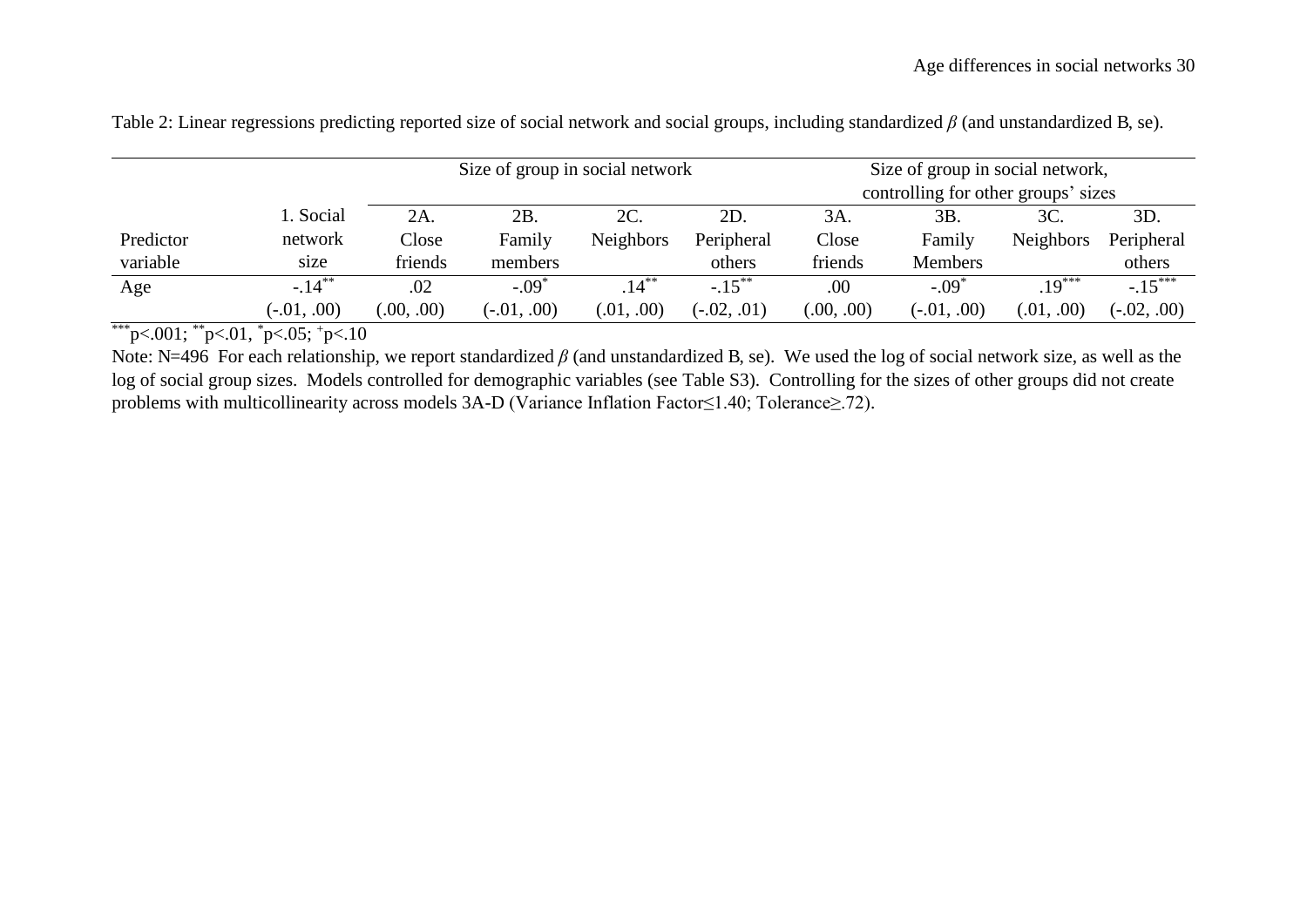|                                            |            | Social satisfaction      |            | Well-being |            |            |            |  |  |  |
|--------------------------------------------|------------|--------------------------|------------|------------|------------|------------|------------|--|--|--|
| Predictor variable                         | Model 1A   | Model 1B                 | Model 1C   | Model 2A   | Model 2B   | Model 2C   | Model 2D   |  |  |  |
| Number of close friends                    |            | $.13*$                   | $.12^{+}$  |            | $.16***$   | $.12*$     | .08        |  |  |  |
|                                            |            | (.14, .06)               | (.12, .07) |            | (.16, .05) | (.12, .06) | (.08, .06) |  |  |  |
| Number of family members                   |            | $\overline{\phantom{a}}$ | $-.02$     |            |            | .03        | .03        |  |  |  |
|                                            |            |                          | (.02, .07) |            |            | (.03, .06) | (.03, .06) |  |  |  |
| Number of neighbors                        |            |                          | .00        |            |            | .01        | .00.       |  |  |  |
|                                            |            |                          | (.00, .06) |            |            | (.00, .05) | (.00, .05) |  |  |  |
| Number of peripheral others                |            | $\overline{\phantom{a}}$ | .06        |            |            | .07        | .05        |  |  |  |
|                                            |            |                          | (.03, .04) |            |            | (.04, .03) | (.03, .03) |  |  |  |
| Social satisfaction                        |            |                          |            |            |            |            | $.35***$   |  |  |  |
|                                            |            |                          |            |            |            |            | (.36, .05) |  |  |  |
| Age                                        | .05        | .05                      | .05        | $.19***$   | $.19***$   | $.20***$   | $.18***$   |  |  |  |
|                                            | (.00, .00) | (.00, .00)               | (.00, .00) | (.01, .00) | (.01, .00) | (.01, .00) | (.01, .00) |  |  |  |
| Age x Number of close friends <sup>a</sup> |            | .40                      | .40        |            | .07        | .08        | $-0.06$    |  |  |  |
|                                            |            | (.01, .00)               | (.01, .00) |            | (.00, .00) | (.00, .00) | (.00, .00) |  |  |  |

Table 3: Linear regressions predicting reported social satisfaction and well-being, including standardized  $\beta$  (and unstandardized B, se).

\*\*\*p<.001;  $*$ \*p<.01,  $*$ p<.05;  $*$ p<.10

<sup>a</sup> The interaction between age and number of close friends was added to each model in a separate analysis step.

Note: N=287. For each relationship, we report standardized  $\beta$  (and unstandardized B, se). We used the log of the number of close friends and other social group members. Models controlled for demographic variables (see Table S4). Controlling for the sizes of other groups did not create problems with multicollinearity in models 1C and 2C-D before adding the interaction between age and number of close friends (Variance Inflation Factor≤1.51; Tolerance≥.66).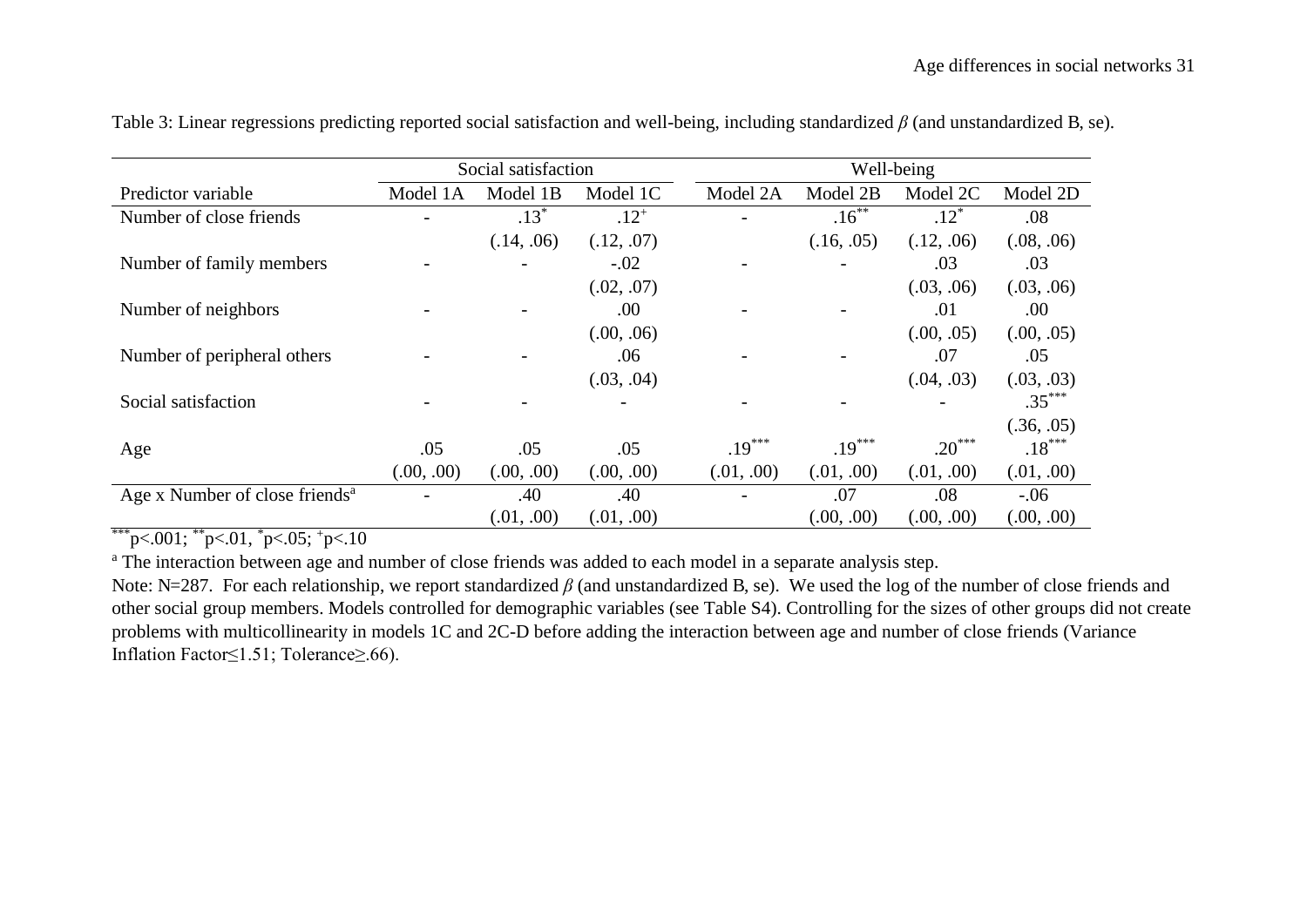

Figure 1: Mean reported social network size by age group.



Note: Age groups were computed for presentation purposes. N=496 across age groups (N=77 for <30, N=77 for 30s; N=88 for 40s; N=120 for 50s; N=90 for 60s; N=44 for  $\geq$ 70). All statistical analyses treated age as a continuous variable. Error bars reflect standard errors.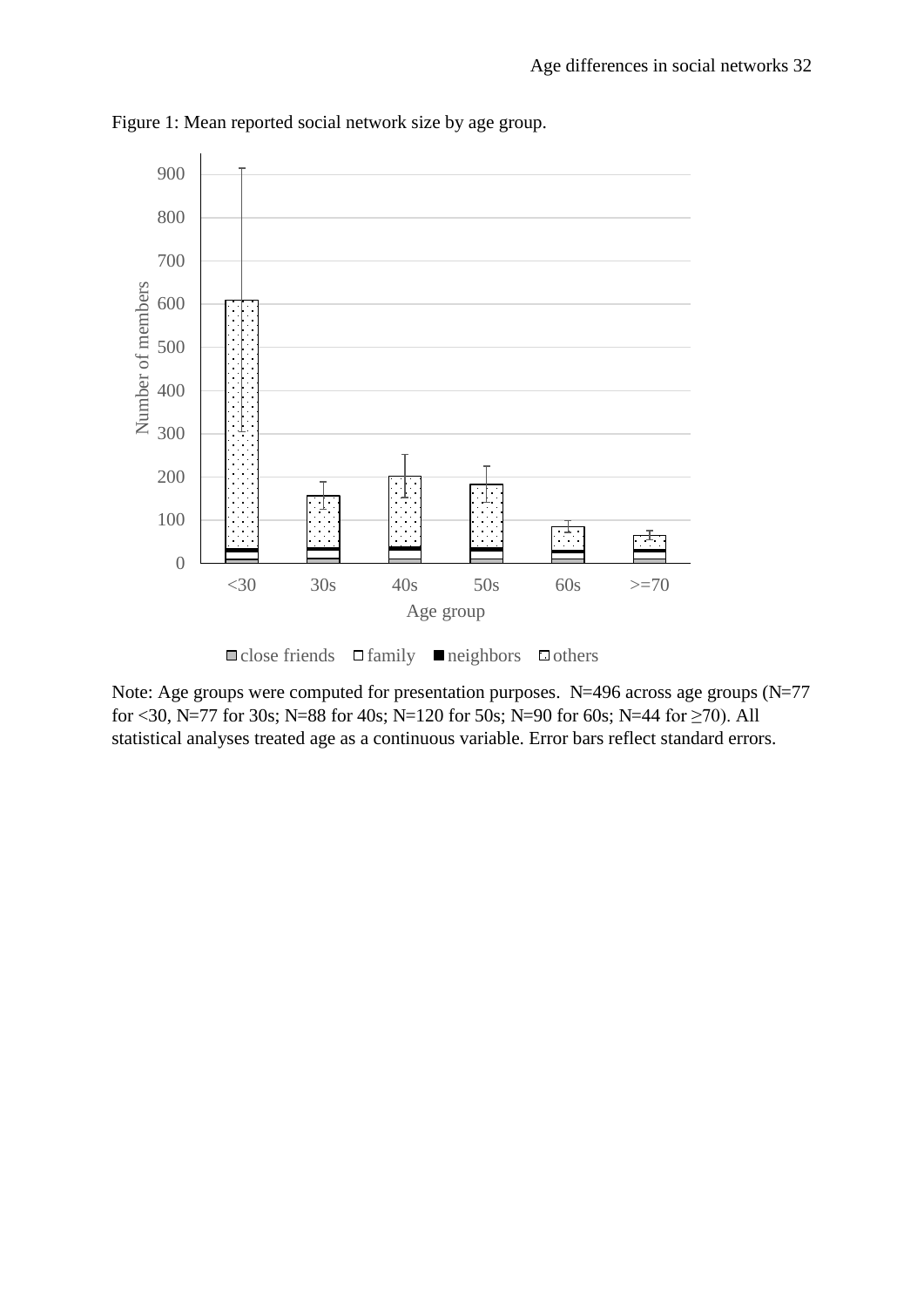# Table S1: Pearson correlations.

|                                                                         |                     |                                      | Size of group<br>in social network |                               |                       | Size of group<br>in social network, controlling for<br>other groups' sizes |                         |                               |                       |                                  |                                        |                      |
|-------------------------------------------------------------------------|---------------------|--------------------------------------|------------------------------------|-------------------------------|-----------------------|----------------------------------------------------------------------------|-------------------------|-------------------------------|-----------------------|----------------------------------|----------------------------------------|----------------------|
|                                                                         | 1.<br>Age           | 2.<br>Social<br>net-<br>work<br>size | 3a.<br>Close<br>friends            | 3b.<br>Family<br>mem-<br>bers | 3c.<br>Neigh<br>-bors | 3d.<br>Peri-<br>pheral<br>others                                           | 4a.<br>Close<br>friends | 4b.<br>Family<br>mem-<br>bers | 4c.<br>Neigh-<br>bors | 4d.<br>Peri-<br>pheral<br>others | 5.<br>Social<br>satis-<br>fac-<br>tion | 6.<br>Well-<br>being |
| $1. \text{Age}$                                                         |                     |                                      |                                    |                               |                       |                                                                            |                         |                               |                       |                                  |                                        |                      |
| 2. Social network size                                                  | $-.11$ <sup>'</sup> |                                      |                                    |                               |                       |                                                                            |                         |                               |                       |                                  |                                        |                      |
| 3. Size of group in social network                                      |                     |                                      |                                    |                               |                       |                                                                            |                         |                               |                       |                                  |                                        |                      |
| a. Close friends                                                        | .01                 | $.52***$                             |                                    |                               |                       |                                                                            |                         |                               |                       |                                  |                                        |                      |
| b. Family members                                                       | $-.09*$             | $.54***$                             | $.39***$                           |                               |                       |                                                                            |                         |                               |                       |                                  |                                        |                      |
| c. Neighbors                                                            | $.15***$            | $.48***$                             | $.40***$                           | $.34***$                      |                       |                                                                            |                         |                               |                       |                                  |                                        |                      |
| d. Peripheral others                                                    | $-.13***$           | $.92***$                             | $.38***$                           | $.34***$                      | $.34***$              |                                                                            |                         |                               |                       |                                  |                                        |                      |
| 4. Size of group in social network, controlling for other groups' sizes |                     |                                      |                                    |                               |                       |                                                                            |                         |                               |                       |                                  |                                        |                      |
| a. Close friends                                                        | .03                 | $.31***$                             |                                    |                               |                       |                                                                            |                         |                               |                       |                                  |                                        |                      |
| b. Family members                                                       | $-.11***$           | $.55***$                             |                                    |                               |                       |                                                                            | $.24***$                |                               |                       |                                  |                                        |                      |
| c. Neighbors                                                            | $.21***$            | $.31***$                             |                                    |                               |                       | $\overline{\phantom{a}}$                                                   | $.25***$                | $.18^{\ast\ast}$              |                       |                                  |                                        |                      |
| d. Peripheral others                                                    | $-.16***$           | $.93***$                             |                                    |                               |                       | $\qquad \qquad$                                                            | $.22***$                | $.18***$                      | $.19***$              |                                  |                                        |                      |
| 5. Social satisfaction                                                  | .00                 | $.12*$                               | $.17***$                           | $.11^{+}$                     | .08                   | $.12^{+}$                                                                  | $.11^{+}$               | .04                           | .00                   | .05                              |                                        |                      |
| 6. Well-being                                                           | $.11^{+}$           | $.16***$                             | $.21***$                           | $.11^{+}$                     | $.12*$                | $.15*$                                                                     | $.14*$                  | .01                           | .02                   | .07                              | $.47***$                               |                      |

# \*\*\*p<.001; \*\*p<.01; \*p<.05

Note: N=496 for correlations between age and social groups; N=287 for correlations involving social satisfaction and well-being. We used the log of social network size, as well as the log of social group sizes.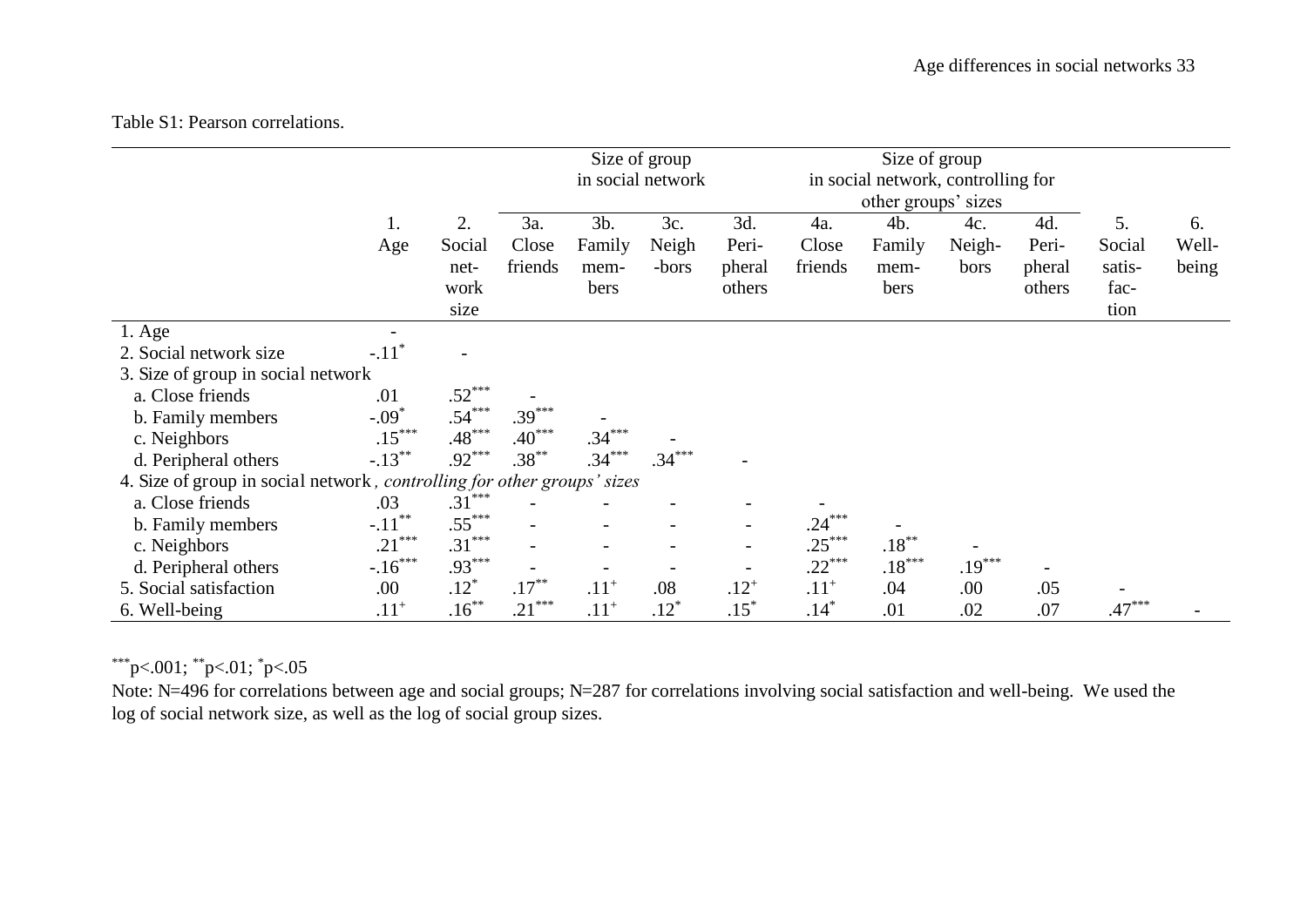|                                 |                                                    |               |                                   |                 | Size of group in social network,                                 |                                              |                                                                       |                                                                                     |  |  |
|---------------------------------|----------------------------------------------------|---------------|-----------------------------------|-----------------|------------------------------------------------------------------|----------------------------------------------|-----------------------------------------------------------------------|-------------------------------------------------------------------------------------|--|--|
|                                 |                                                    |               |                                   |                 |                                                                  |                                              |                                                                       |                                                                                     |  |  |
|                                 | 2A.                                                | 2B.           |                                   |                 | 3A.                                                              | 3B.                                          | 3C.                                                                   | 3D.                                                                                 |  |  |
| network                         | Close                                              | Family        | Neighbors                         | Peripheral      | Close                                                            | Family                                       | Neighbors                                                             | Peripheral                                                                          |  |  |
| size                            | friends                                            | Members       |                                   | others          | friends                                                          | Members                                      |                                                                       | others                                                                              |  |  |
|                                 | .02                                                | $-.09*$       |                                   |                 | .00.                                                             | $-.09*$                                      |                                                                       | $-15***$                                                                            |  |  |
| $(-.01, .00)$                   | (.00, .00)                                         | $(-.01, .00)$ | (.01, .00)                        | $(-.02, .01)$   | (.00, .00)                                                       | $(-.01, .00)$                                | (.01, .00)                                                            | $(-.02, .00)$                                                                       |  |  |
| Size of group in social network |                                                    |               |                                   |                 |                                                                  |                                              |                                                                       |                                                                                     |  |  |
|                                 |                                                    |               |                                   |                 |                                                                  |                                              |                                                                       | $.20***$                                                                            |  |  |
|                                 |                                                    |               |                                   |                 |                                                                  | (.24, .05)                                   | (.30, .05)                                                            | (.37, .08)                                                                          |  |  |
|                                 |                                                    |               |                                   |                 |                                                                  |                                              |                                                                       | $.19***$                                                                            |  |  |
|                                 |                                                    |               |                                   |                 | (.23, .04)                                                       |                                              | (.23, .05)                                                            | (.34, .08)                                                                          |  |  |
|                                 |                                                    |               |                                   |                 |                                                                  |                                              |                                                                       | $.20***$                                                                            |  |  |
|                                 |                                                    |               |                                   |                 | (.20, .04)                                                       | (.16, .04)                                   |                                                                       | (.31, .07)                                                                          |  |  |
|                                 |                                                    |               |                                   |                 |                                                                  |                                              |                                                                       |                                                                                     |  |  |
|                                 |                                                    |               |                                   |                 | (.11, .02)                                                       | (.10, .02)                                   | (.13, .03)                                                            |                                                                                     |  |  |
| Demographic control variables   |                                                    |               |                                   |                 |                                                                  |                                              |                                                                       |                                                                                     |  |  |
| .02                             | .03                                                |               | .01                               | $-.03$          | .01                                                              |                                              | $-.02$                                                                | $-.07+$                                                                             |  |  |
| (.05, .11)                      | (.06, .08)                                         | (.23, .08)    | (.01, .09)                        | $(-.11, .14)$   | (.02, .07)                                                       | (.22, .07)                                   | $(-.05, .08)$                                                         | $(-.21, .13)$                                                                       |  |  |
| .04                             | $.08^{+}$                                          |               | .06                               | $-.02$          | .02                                                              |                                              | .01                                                                   | $-.09*$                                                                             |  |  |
| (.09, .12)                      | (.14, .09)                                         | (.37, .09)    | (.14, .10)                        | $(-.07, .16)$   | (.04, .08)                                                       | (.32, .08)                                   | (.02, .09)                                                            | $(-.30, .14)$                                                                       |  |  |
| $-.01$                          | .01                                                |               | .00                               | .04             | .05                                                              |                                              | .02                                                                   | .07                                                                                 |  |  |
| $(-.03, .11)$                   | (.02, .08)                                         | $(-.33, .08)$ | (.00, .10)                        | (.12, .15)      | (.09, .07)                                                       | $(-.34, .07)$                                | (.05, .09)                                                            | (.22, .14)                                                                          |  |  |
| .06                             |                                                    | .01           | .01                               | .07             |                                                                  | $-.04$                                       | $-.04$                                                                | .03                                                                                 |  |  |
| (.21, .16)                      | (.38, .12)                                         | (.03, .12)    | (.03, .14)                        | (.31, .21)      | (.33, .10)                                                       | $(-.10, .10)$                                | $(-.13, .12)$                                                         | (.15, .19)                                                                          |  |  |
|                                 | $-.08+$                                            | $-.10*$       | $-.09+$                           |                 | .00                                                              | $-.03$                                       | $-.01$                                                                | $-.14***$                                                                           |  |  |
| $(-.46, .12)$                   | $(-.14, .09)$                                      | $(-.18, .09)$ | $(-.19, .10)$                     | $(-.62, .15)$   | (.00, .08)                                                       | $(-.05, .08)$                                | $(-.02, .09)$                                                         | $(-.45, .14)$                                                                       |  |  |
| .05                             | $.11^*$                                            | $.09^{+}$     | .05                               | $.08^+$         | .06                                                              | .04                                          | $-.01$                                                                | .03                                                                                 |  |  |
| (.07, .06)                      | (.11, .05)                                         | (.09, .05)    | (.06, .06)                        | (.15, .08)      | (.06, .04)                                                       | (.04, .04)                                   | $(-.01, .05)$                                                         | (.06, .07)                                                                          |  |  |
| $1001.$ $**$ $01.$ $*$          | 1. Social<br>$-.14***$<br>$-.19***$<br>$205 + 210$ | $.14*$        | $.13***$<br>$.20***$<br>$-.18***$ | 2C.<br>$.14***$ | Size of group in social network<br>2D.<br>$-.15***$<br>$-.19***$ | $.23***$<br>$.24***$<br>$.20***$<br>$.13***$ | $.23***$<br>$.19***$<br>$.18***$<br>$.13***$<br>$.17***$<br>$-.19***$ | controlling for other groups' sizes<br>$.19***$<br>$.25***$<br>$.20***$<br>$.20***$ |  |  |

Table S2: Linear regressions predicting reported size of social network and social groups, including standardized  $\beta$  (and unstandardized B, se).

\*\*\*p<.001;  $*p<.01$ ,  $*p<.05$ ;  $+p<.10$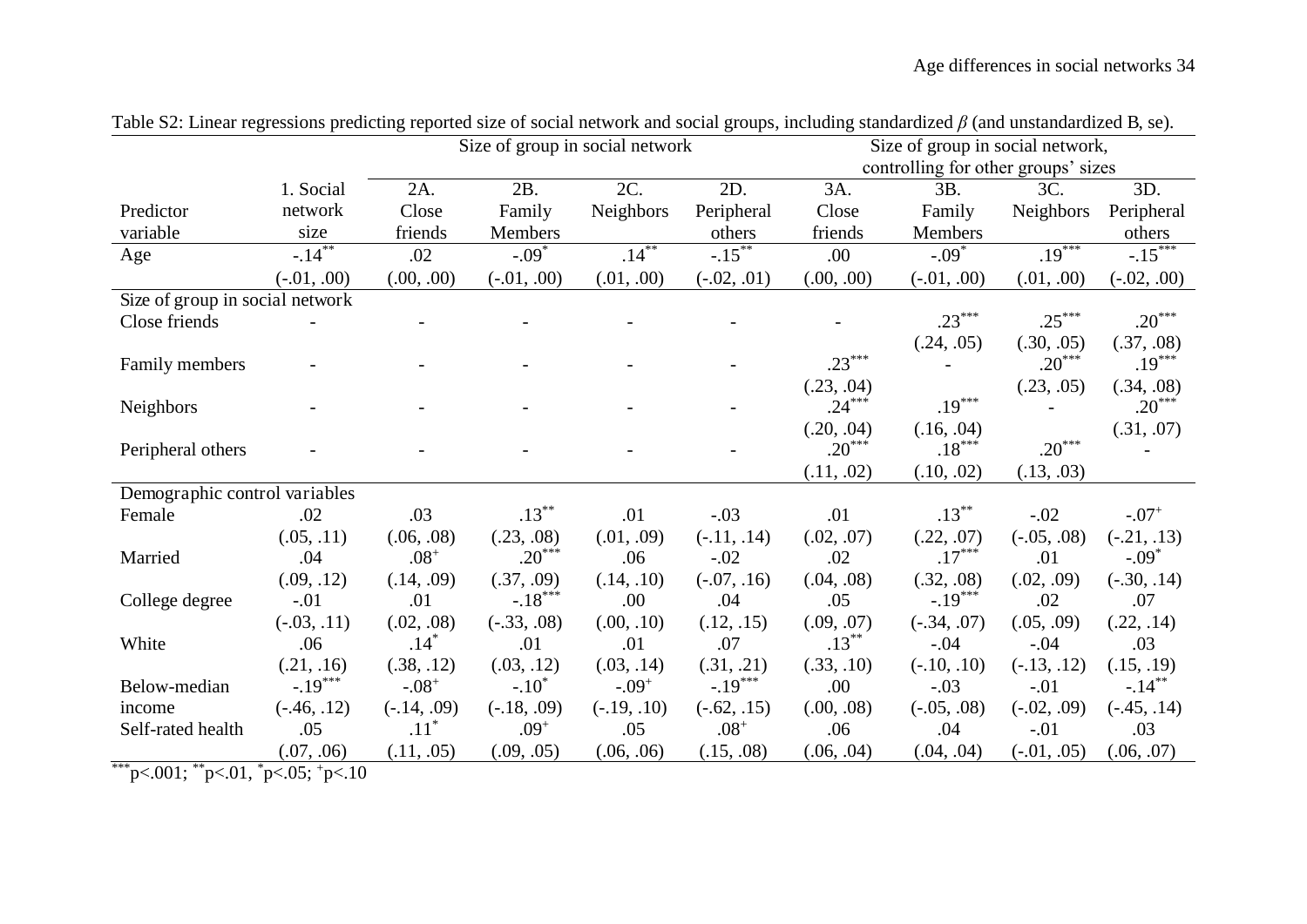Note: N=496. For each relationship, we report standardized  $\beta$  (and unstandardized B, se). We used the log of social network size, as well as the log of social group sizes. Controlling for the sizes of other groups did not create problems with multicollinearity across models 3A-D (Variance Inflation Factor≤1.40; Tolerance≥.72).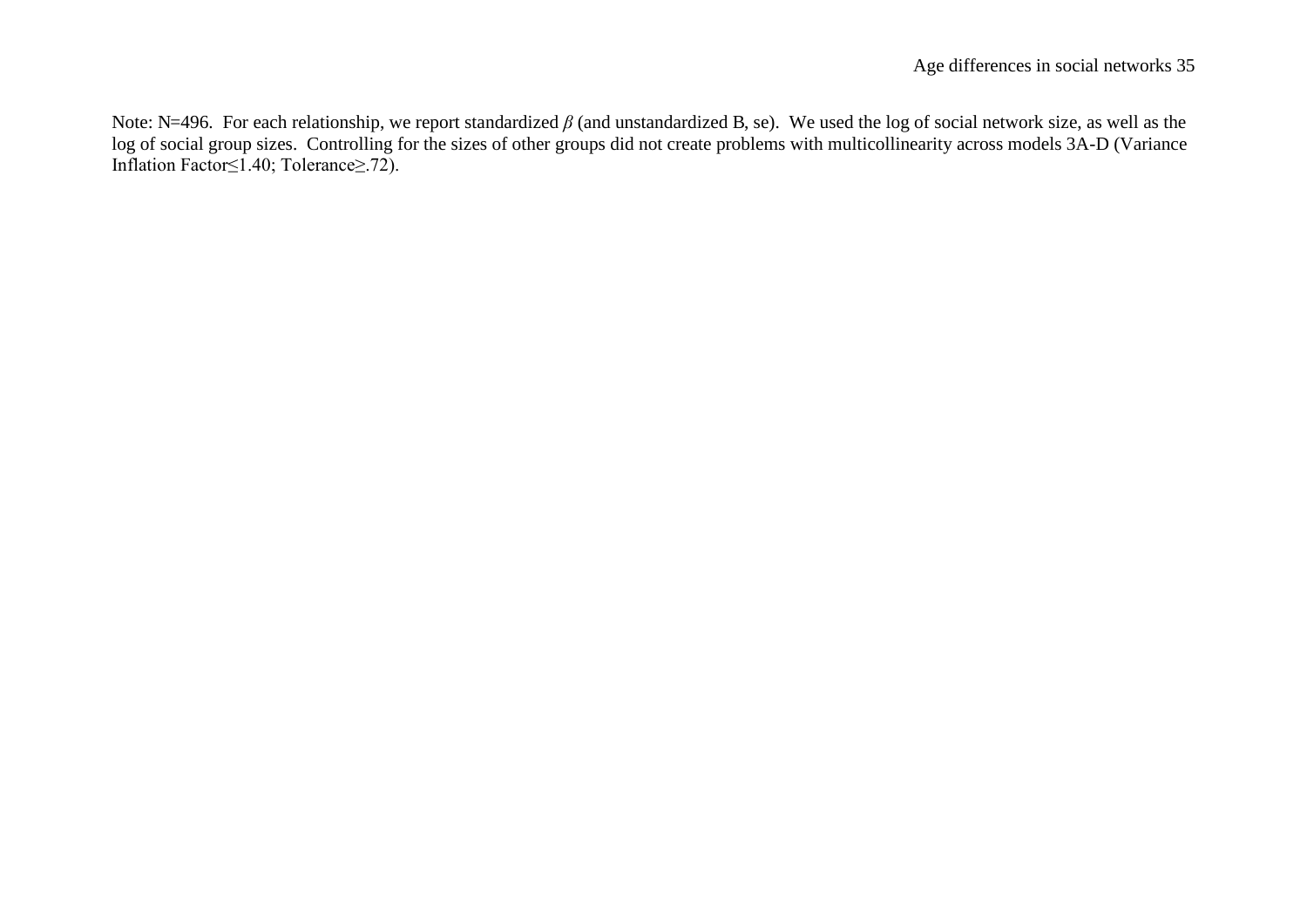|                                                             |               | Social satisfaction |                     | Well-being    |               |               |                     |  |  |  |
|-------------------------------------------------------------|---------------|---------------------|---------------------|---------------|---------------|---------------|---------------------|--|--|--|
| Predictor variable                                          | Model 1A      | Model 1B            | Model 1C            | Model 2A      | Model 2B      | Model 2C      | Model 2D            |  |  |  |
| Number of close friends                                     |               | $.13*$              | $.12^{+}$           |               | $.16***$      | $.12*$        | .08                 |  |  |  |
|                                                             |               | (.14, .06)          | (.12, .07)          |               | (.16, .05)    | (.12, .06)    | (.08, .06)          |  |  |  |
| Number of family members                                    |               |                     | $-.02$              |               |               | .03           | .03                 |  |  |  |
|                                                             |               |                     | (.02, .07)          |               |               | (.03, .06)    | (.03, .06)          |  |  |  |
| Number of neighbors                                         |               |                     | .00                 |               |               | .01           | .00                 |  |  |  |
|                                                             |               |                     | (.00, .06)          |               |               | (.00, .05)    | (.00, .05)          |  |  |  |
| Number of peripheral others                                 |               |                     | .06                 |               |               | .07           | .05                 |  |  |  |
|                                                             |               |                     | (.03, .04)          |               |               | (.04, .03)    | (.03, .03)          |  |  |  |
| Social satisfaction                                         |               |                     |                     |               |               |               | $.35***$            |  |  |  |
|                                                             |               |                     |                     |               |               |               | (.36, .05)          |  |  |  |
| Age                                                         | .05           | .05                 | .05                 | $.19***$      | $.19***$      | $20***$       | $.18***$            |  |  |  |
|                                                             | (.00, .00)    | (.00, .00)          | (.00, .00)          | (.01, .00)    | (.01, .00)    | (.01, .00)    | (.01, .00)          |  |  |  |
| Demographic control variables                               |               |                     |                     |               |               |               |                     |  |  |  |
| Female                                                      | .03           | .02                 | .03                 | $-.09+$       | $-.10^*$      | $-.10+$       | $-.11$ <sup>*</sup> |  |  |  |
|                                                             | (.06, .10)    | (.04, .10)          | (.05, .10)          | $(-.16, .09)$ | $(-.18, .08)$ | $(-.18, .09)$ | $(-.19, .08)$       |  |  |  |
| Married                                                     | $.12*$        | $.11^{+}$           | $.12^{+}$           | $-.07$        | $-.09$        | $-.09+$       | $-.13***$           |  |  |  |
|                                                             | (.22, .11)    | (.21, .11)          | (.21, .11)          | $(-.14, .10)$ | $(-.16, .10)$ | $(-.16, .10)$ | $(-.24, .09)$       |  |  |  |
| College degree                                              | $-.01$        | $-.02$              | $-.03$              | .03           | .02           | .01           | .02                 |  |  |  |
|                                                             | $(-.02, .11)$ | $(-.03, .10)$       | $(-.05, .11)$       | (.05, .09)    | (.04, .09)    | (.02, .10)    | (.04, .09)          |  |  |  |
| White                                                       | $-.10+$       | $-.12$ <sup>*</sup> | $-.12$ <sup>*</sup> | $-.06$        | $-.08$        | $-.08$        | $-.04$              |  |  |  |
|                                                             | $(-.31, .18)$ | $(-.37, .18)$       | $(-.37, .19)$       | $(-.20, .17)$ | $(-.26, .17)$ | $(-.26, .17)$ | $(-.12, .15)$       |  |  |  |
| Below-median income                                         | $-.01$        | .00                 | .00                 | .00.          | .01           | .02           | .02                 |  |  |  |
|                                                             | $(-.02, .11)$ | (.00, .11)          | (.01, .11)          | (.00, .10)    | (.02, .09)    | (.03, .10)    | (.03, .09)          |  |  |  |
| Self-rated health                                           | $.29***$      | $.28***$            | $.28***$            | $.53***$      | $.51***$      | $.51***$      | $.41***$            |  |  |  |
|                                                             | (.28, .06)    | (.28, .06)          | (.27, .06)          | (.53, .05)    | (.51, .05)    | (.51, .05)    | (.41, .05)          |  |  |  |
| Age x Number of close friends <sup>a</sup>                  |               | .40                 | .40                 |               | .07           | .08           | $-.06$              |  |  |  |
| $0.01$ **<br>$0.1 *$<br>$\bigcap_{i=1}^n$<br>$\overline{A}$ |               | (.01, .00)          | (.01, .00)          |               | (.00, .00)    | (.00, .00)    | (.00, .00)          |  |  |  |

Table S3: Linear regressions predicting reported social satisfaction and well-being, including standardized  $\beta$  (and unstandardized B, se).

\*\*\*p<.001;  $*p<.01$ ,  $*p<.05$ ;  $+p<.10$